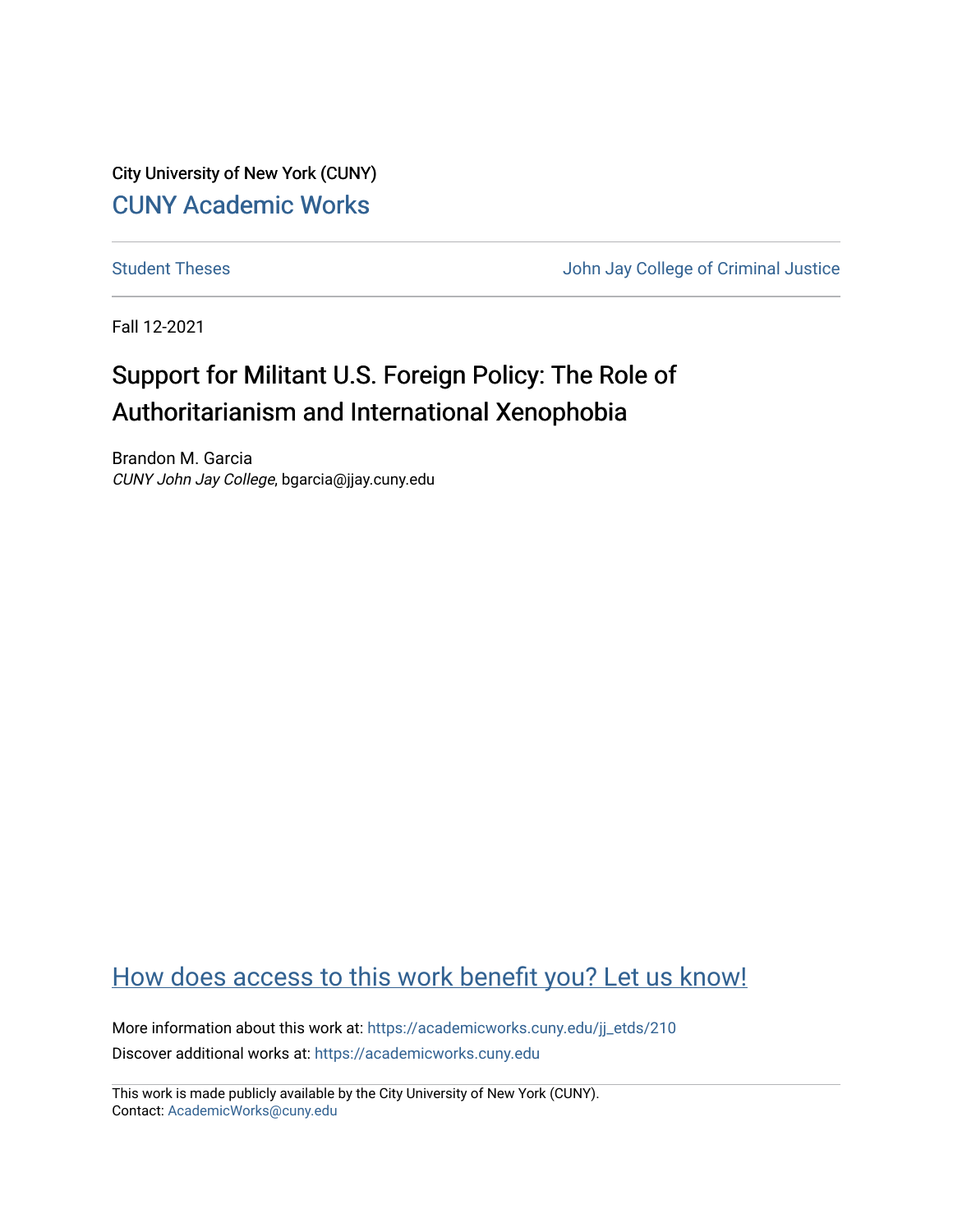Support for Militant U.S. Foreign Policy:

The Role of Authoritarianism and International Xenophobia

Brandon Garcia

John Jay College of Criminal Justice

City University of New York

Faculty Advisor:

Professor Shuki Cohen, M.Sc., Ph.D.

Defense Panel:

Professor Demis Glasford, Ph.D.

Professor Charles B. Stone, Ph.D.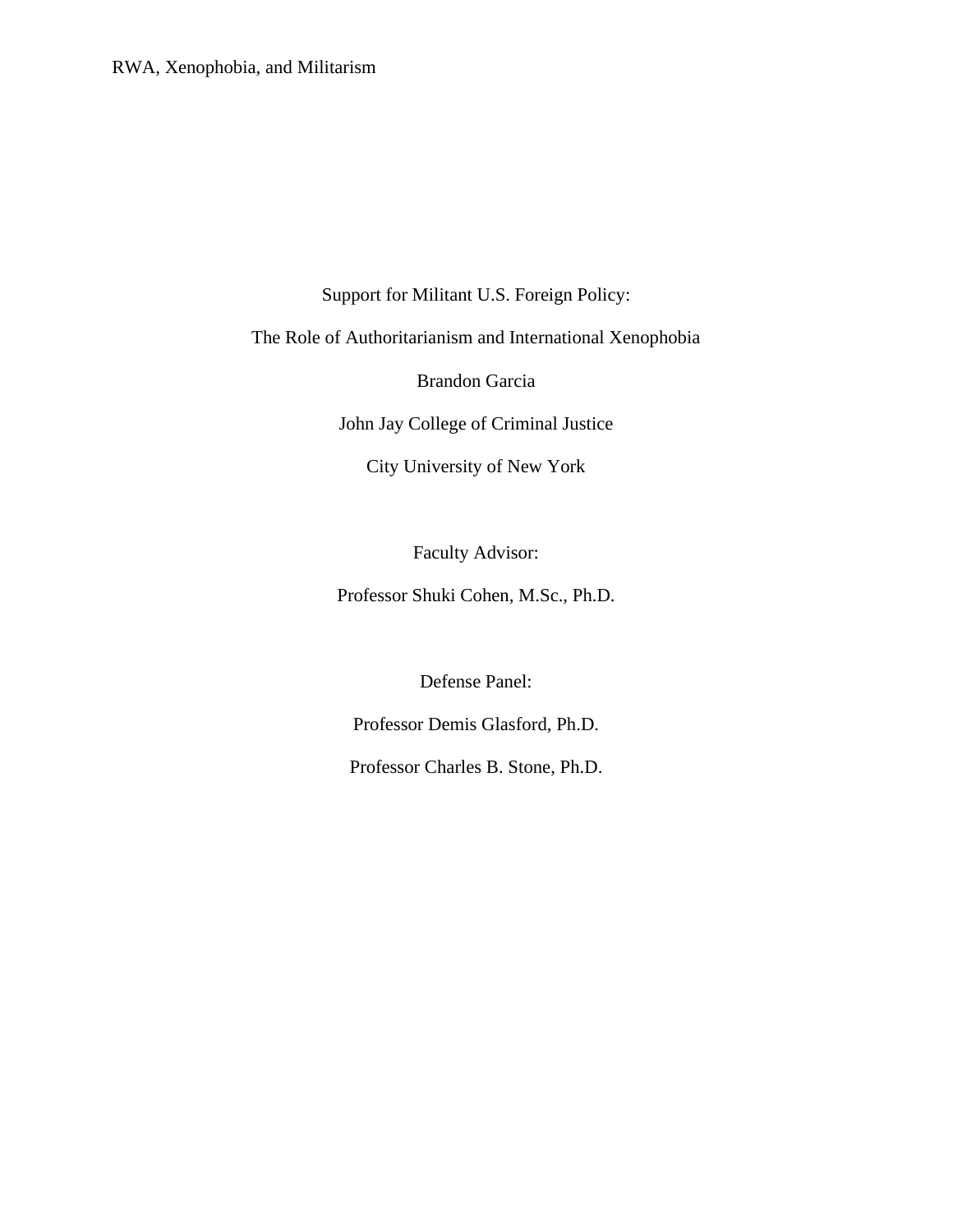#### Abstract

Right-Wing Authoritarianism (RWA) has been studied extensively in the domestic socio-

political context, but its potential impact on foreign policy is still poorly understood. The current study replicated the putative two-factor model of the construct (Authoritarian

Aggression/Submission and Conventionalism) and examined the associations of each factor with perceptions of overall danger to the U.S. posed by other countries and with the support for more militant U.S. foreign policy. As expected, both RWA factors correlated with self-reported levels of political conservatism ( $r = 0.32$ ,  $r = 0.33$ ;  $p < .001$ ) Additionally, Authoritarian Aggression and Submission (but not Conventionalism) were correlated with increased perceived danger from foreign countries ( $r = .35$ ;  $p < .001$ ) and increased support for a more militant U.S. foreign policy  $(r = .25; p < .001)$ . Participants higher in RWA were more likely to view the world as a hostile and threatening place, and in turn support more aggressive military action in response to those fears.

Key Words: *right-wing authoritarianism, militarism, xenophobia, foreign policy, perceived danger*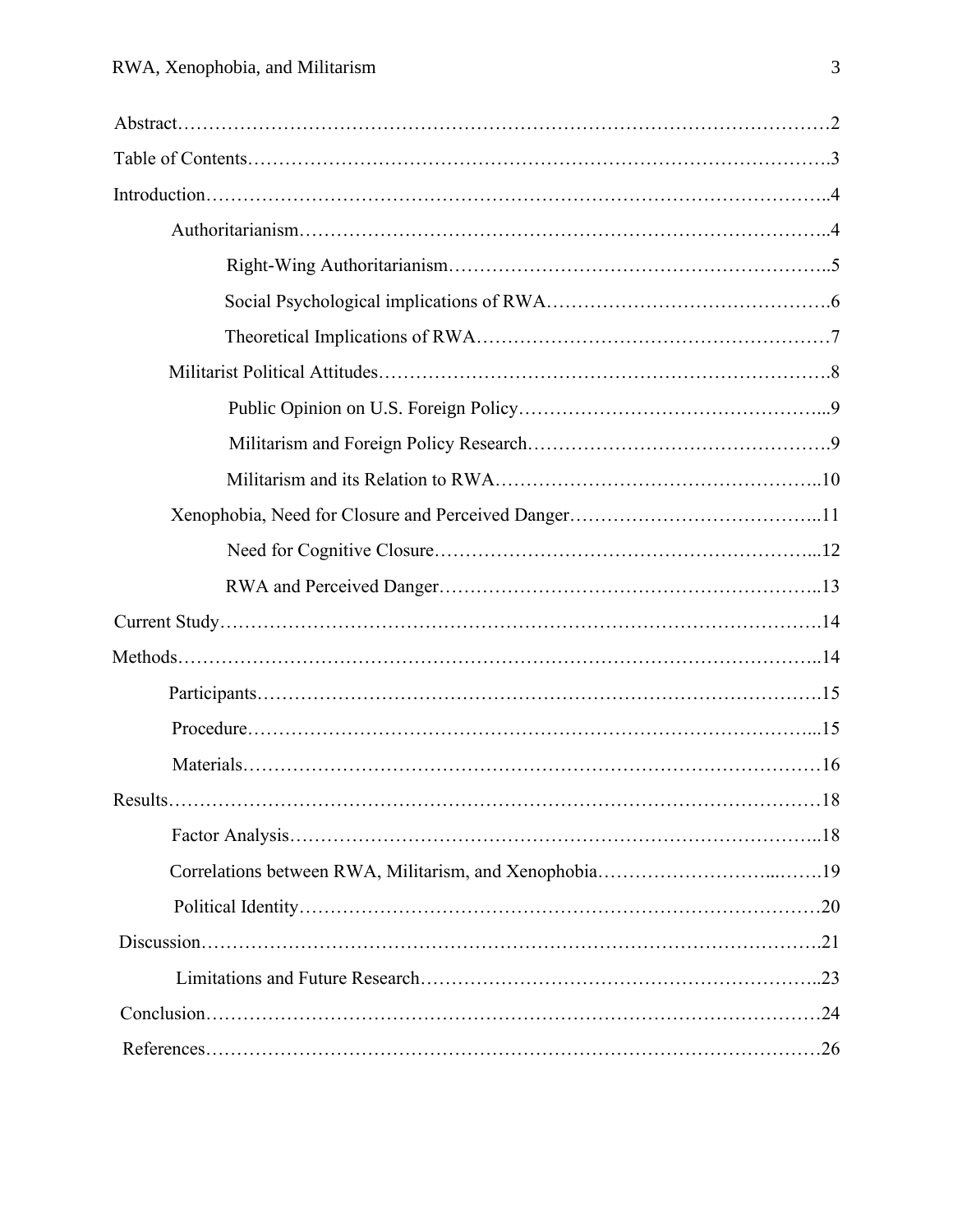#### Support for Militant U.S. Foreign Policy:

The Role of Authoritarianism and International Xenophobia

This paper is interested in understanding the relationships between Support for Militarism, Right-Wing Authoritarianism, and International Xenophobia. Specifically, we are interested in understanding how Authoritarianism and International Xenophobia play a role in support for militant foreign policy. The United States is often criticized for its meddling in other countries' affairs in efforts to further its own interests. On the international front, there has been a great deal of disillusionment by American citizens after the long and costly wars in Iraq and Afghanistan, as well as fears of potential conflict with China. On the domestic front, there has been an increased level of militarization of American policing due to the US PATRIOT ACT. This increased militarization has led to disproportionate use of force against Black Americans and people of color. Furthermore, the successful campaign of Donald Trump and the subsequent shift in the Republican party toward embracing Trump-like politicians has underscored the importance of studying the connection between these concepts. This paper will first discuss Right-Wing Authoritarianism, then Militarism and Foreign Policy Research, and finally we will discuss Xenophobia, Need for Cognitive Closure, and Perceived Danger.

#### **Authoritarianism**

After the horrors of World War II, and the realization that the fascist Nazi Party led Germany to commit mass crimes against humanity, academics around the world began to try and understand how people supported these atrocities. The first scholars to champion this goal were philosophers who, influenced by the psychoanalytic framework prevalent at the time, emphasized individual disposition toward practicing (or, equivalently in this framework, seeking) rigid relationship to authority figures or sources. One of the most prominent scholars of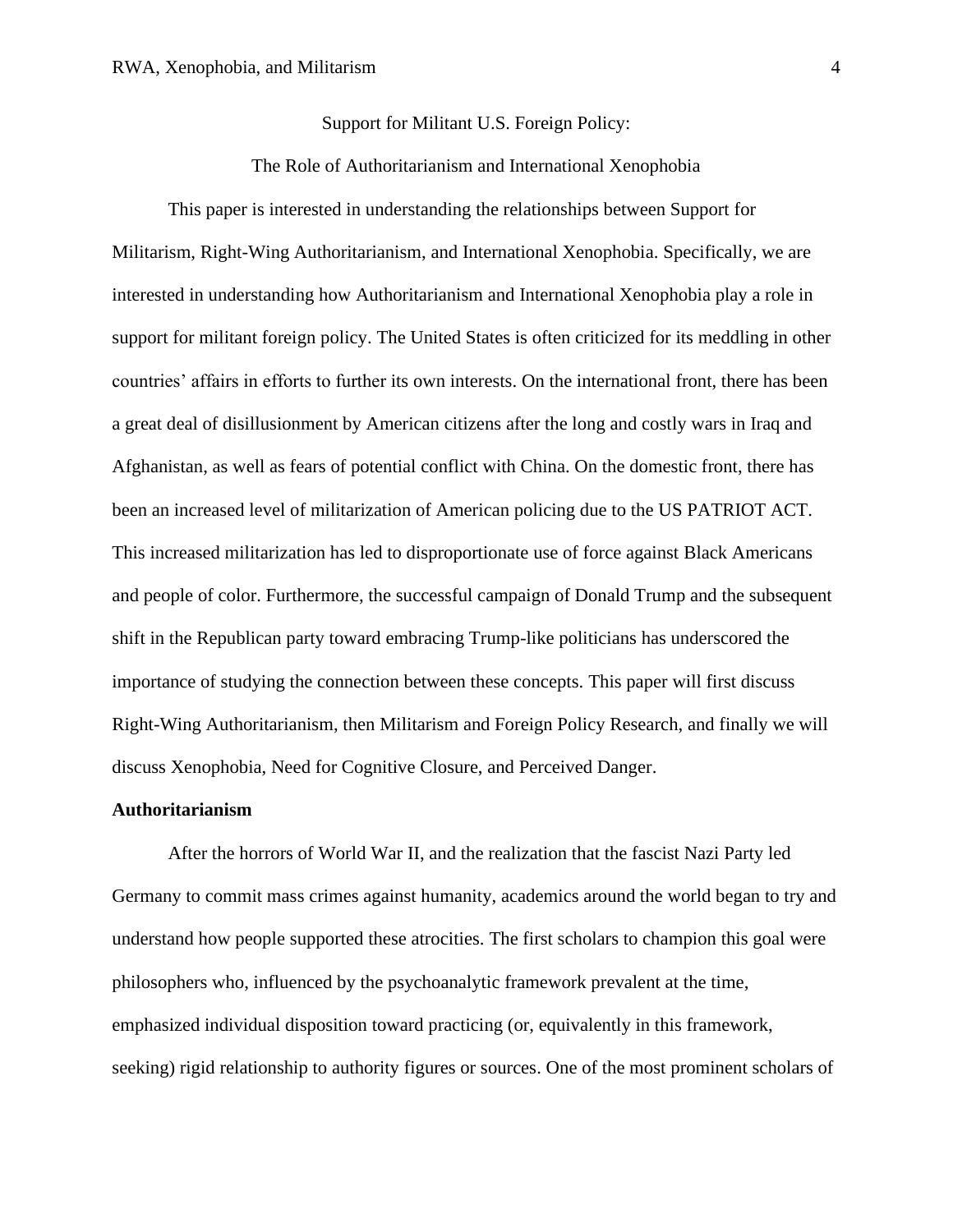this ilk was Theodor Adorno. Adorno and his fellow German émigrés to California created the Fscale, which measured pre-fascist tendencies. The scale consisted of 9 subscales (conventionalism, authoritarian aggression, authoritarian submission, anti-intraception, superstition/stereotype, power and toughness, destructiveness and cynicism, projectivity, and sex) which measured an individual's tendencies to support fascist ideals (Adorno et al., 1950). The F-scale served as a springboard and a blueprint for consequent research into authoritarian regimes. The next major development in the construct did not come until 1981 when Bob Altemeyer developed the Right-Wing Authoritarianism scale.

#### *Right-Wing Authoritarianism*

Right-Wing Authoritarianism (RWA) is a measure of individual preference for political attitudes concerning the aggressive pursuit of centralized power, conservative societal norms. Those who score higher on this measure tend to submit to authorities they perceived as legitimate, are therefore more aggressive than the average respondent toward members of an outgroup, and deem themselves conventional people (Altemeyer, 2007). Altemeyer's (and several others) factor analysis of the RWA identified three components: Authoritarian Submission, Authoritarian Aggression, and Conventionalism. Authoritarian Submission refers to extreme support and respect for perceived authorities in all circumstances, even if the perceived authorities are doing something immoral or illegal (Altemeyer, 2007). Authoritarian Aggression refers to the perception that any aggression they partake in is endorsed or supported by the authorities. They also tend to be aggressive when they believe that the in-group is superior to the out-group, and that the in-group has more of an advantage (or domination) over the out-group (Altemeyer, 2007). Conventionalism refers to the belief that societal norms and customs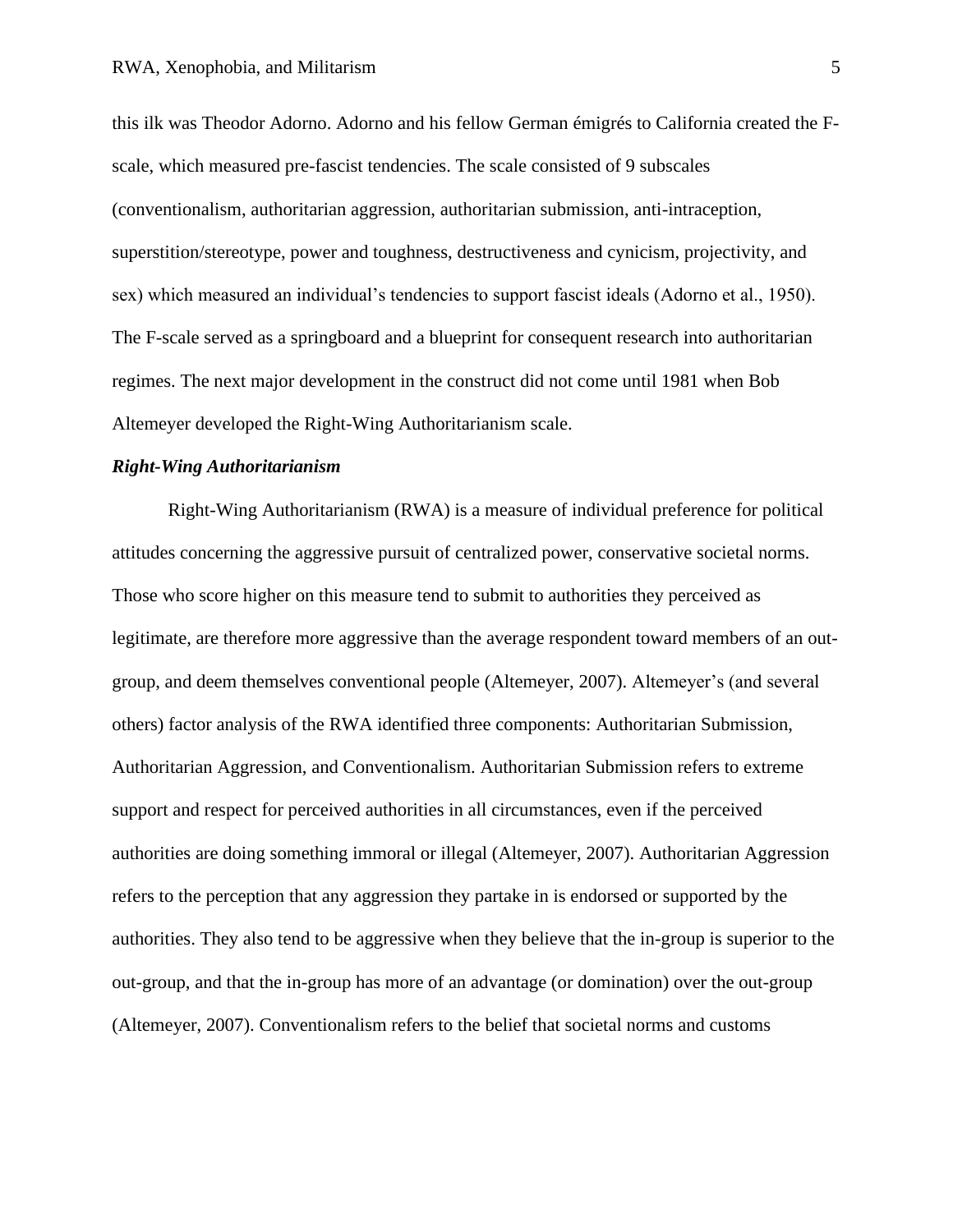established by the perceived authorities are the norms and customs that everyone must adhere to (Altemeyer, 2007).

Although Altemeyer (1981) conceived of the RWA scale as a unidimensional measure, there has been a great deal of research suggesting that RWA consists of several distinct factors. In particular, 3-factor models are consistent across most studies. The wording of the RWA scale items are often double or triple-barreled, which confounds the measure overall. Many studies correct for these or use short-form versions of the measure. Confirmatory and exploratory factor analyses show that a three-factor (aggression, submission, and conventionalism) solution was superior to a one-factor, unitary construct (Mavor, Louis, & Sibley, 2010). A study by Duckitt and Bizumic (2013) found support for a three-factor solution which combined authoritarian aggression and submission into one factor and separated out the conventionalism items into conservatism and traditionalism. This ACT solution was found to be reliable in samples in both New Zealand and Serbia and had a good fit in both (Duckitt & Bizumic, 2013). Similarly, a 2017 study found that a short-form, three-factor (Authoritarian Aggression, Submission, Conventionalism) solution had a better fit than did a one-factor model (Passini, 2017). Other studies have also shown that a one-factor solution is completely unsatisfactory in terms of fit. A study on an Italian sample using a short-form version of the RWA scale found that the best fit resulted from a two-factor model. This model combined Authoritarian Aggression and Authoritarian Submission into one factor and left conventionalism as the other (Rattazzi et al., 2007).

#### *Social Psychological Implications of RWA.*

Intergroup biases such as prejudice, stigma and stereotype play a major role in RWA. Intergroup bias refers to the tendency of people to judge others based on group relationships.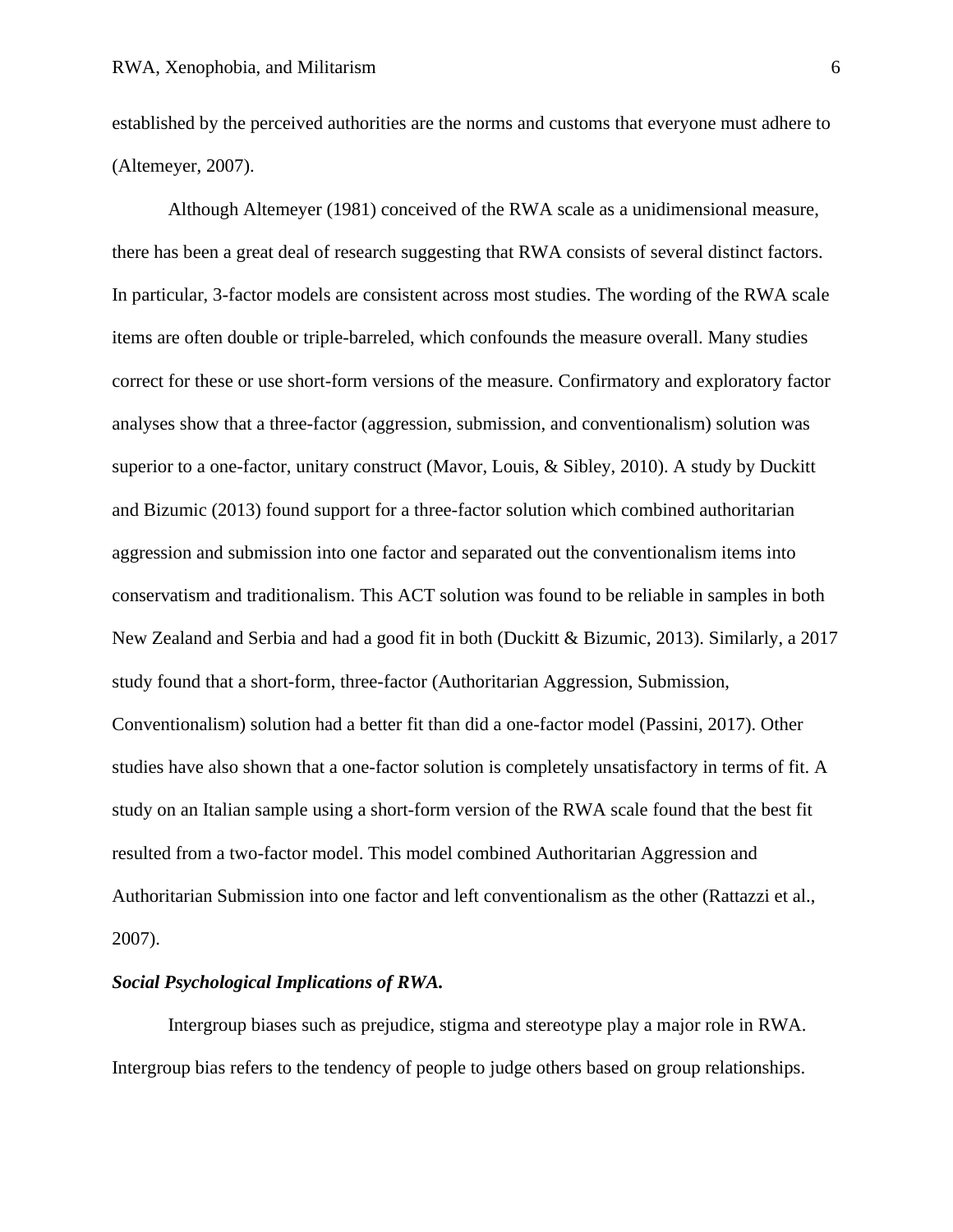People who are in the same group (e.g., of the same race, Socio-Economic Status (SES), etc.) tend to view other members of their group positively, and members of other groups less positively (Beattie, 2018). Intergroup conflicts, though determined by numerous factors, are nonetheless exacerbated by intergroup biases, including intergroup prejudice. For example, competition (rather than collaboration) as a reaction to resource scarcity (be it perceived and/or realistic) is frequently cited as a source of intergroup conflict (Beattie, 2018; De Dreu, 2010; Deutsch, 1949; Kelley & Thibaut, 1978; Tajfel et al., 1979). However, looking more closely at real life examples of intergroup conflict (for example, poor whites who adopt authoritarian political attitudes due to feeling in competition with immigrant groups for jobs) often underscores the importance of intergroup bias in authoritarianism.

Furthermore, belief in the superiority of one's ingroup has been found to be correlated with out-group prejudice, especially when there is a large population of immigrant outgroup members (Beattie, 2018), or when one of the groups has an unequal advantage over the other (Tajfel et al., 1979). Intergroup biases also influence perceptions of ingroup and outgroup members. When reading news stories about a violent act committed, participants were more likely to attribute the act to situational factors when the perpetrator is an ingroup member, and dispositional factors when the perpetrator is an outgroup member (Beattie, 2018). Authoritarianism is related to intergroup bias because authoritarian leaders often invoke these intergroup biases to scapegoat out-groups (Beattie, 2018).

#### *Theoretical Implications of Right-Wing Authoritarianism*

**RWA and Prejudice.** In accord with its theoretical conceptualization, empirical studies consistently found RWA to be associated with prejudice and xenophobia. For example, in a study on ethnonationalism and anti-immigrant sentiments in Swedish voters, Jylhä and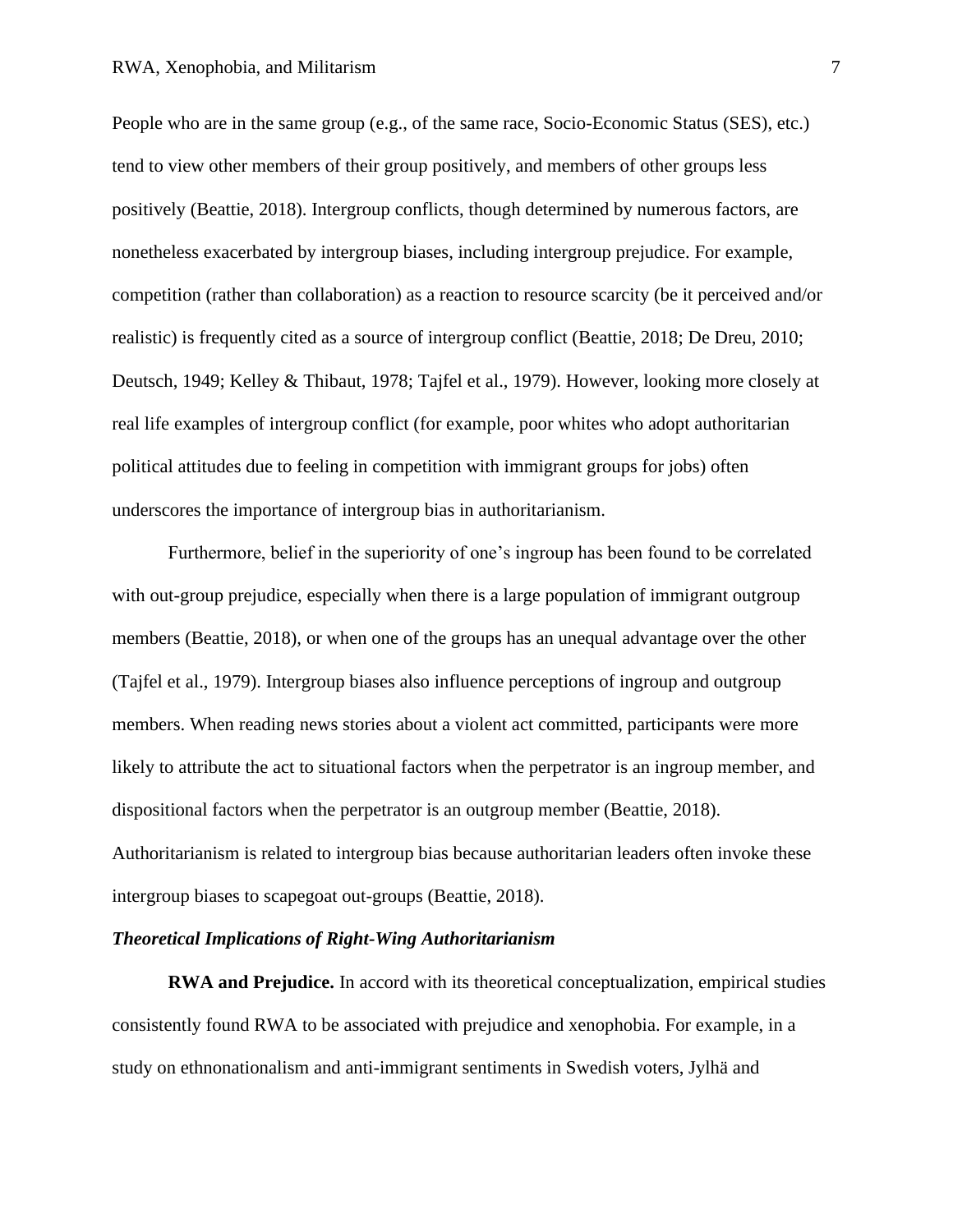colleagues (2019) found that RWA was the strongest predictor of xenophobia and correlated with anti-immigrant sentiments overall. RWA is also associated with driving voting behaviors in Europe, especially for far-right parties advocating these hardline policies (Jylhä et al, 2019). Similarly, a study on Italian voters found that RWA is positively correlated with dangerous world views, populist beliefs and attitudes, and support for anti-immigrant policies (Pellegrini et al., 2019). A different study of Italian voters found that RWA was positively related to prejudice and right-wing political identity (Rattazzi et al., 2007).

**RWA and Political Behavior.** RWA was also found to be associated with support for Donald Trump in the 2016 presidential elections. Trump supporters had higher levels of Authoritarian Aggression and a desire to be aggressive toward out-group members, even compared to supporters of other Republican candidates (Womick et al., 2019). The findings suggest that Trump supporters were much more likely to promote their perceived in-group supremacy through violent means, even when compared to other Republican voters (Womick et al., 2019).

Many studies use RWA as an ideological variable in order to measure Political Behavior. RWA has been found to be very useful in predicting political voting behaviors. In a study using a New Zealand sample, it was found that RWA was strongly related to political behavior in the European majority, but not related to political behavior in the ethnic minority: the Maori and Pacific Nations people (Duckitt & Sibley, 2016). These findings suggest that RWA is more predictive of political behavior in the majority group, and not predictive of political behavior in the minority group. This makes sense when you consider the idea that authoritarians tend to feel justified in their beliefs and actions when their in-group is the one in control (Altemeyer, 2007).

#### **Militarist Political Attitudes**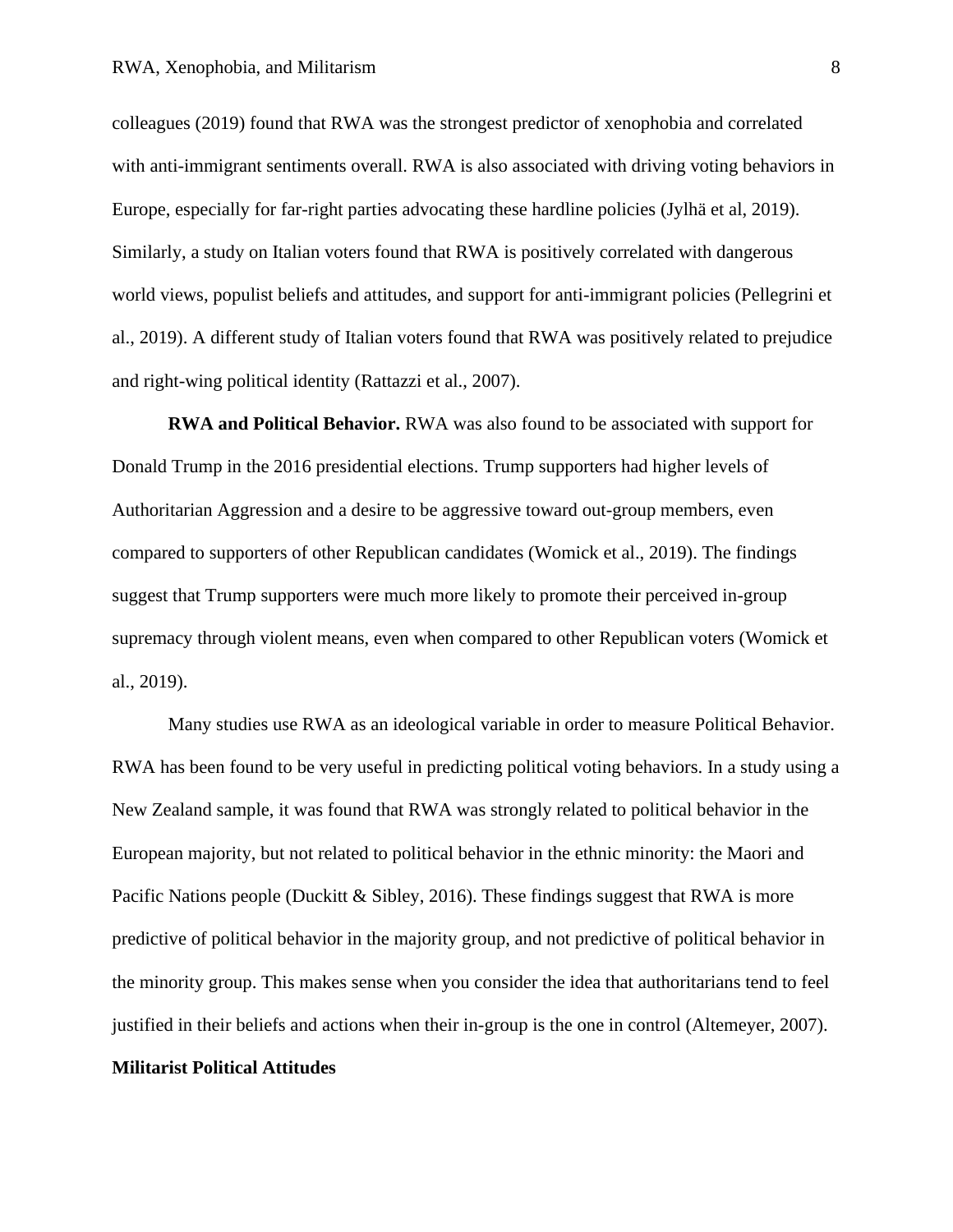Militarism historically refers to the valorization and glorification of military service and the military overall. In a psychological sense, militarism refers to the glorification of war (Stavriankis, 2015). According to the Centre for Research on Globalism, the United States has been at war for much of its existence: 222 years out of its 239 years (2015). Furthermore, a report by the Washington Post found that Americans born in or after the year 2001 have seen the U.S. at war for 100% of their lives (Washington Post, 2020).

#### *Public Opinion on U.S. Foreign Policy*

Recent national survey polls are a good indication of people's political beliefs and leanings, which are especially useful in election years. A recent Pew Research survey asked Americans their opinions on U.S. foreign policy. Interestingly, there was a close split between support for the U.S. being active in the world (53%) and the U.S. being inactive in world affairs and focusing on domestic issues (46%) (2019). Furthermore, 61% of Americans think that America should be the only world superpower, compared to only 23% of Americans who would not be concerned if another military superpower emerged (Pew Research Center, 2019).

Similarly, a recent report by the Chicago Council on Global Affairs found that 69% of Americans want the U.S. to take an active role in global politics (Chicago Council, 2019). Furthermore, most Americans support strategic military alliances, military superiority, stationing U.S. troops overseas in allied countries, and feel that these measures keep America safe (Chicago Council, 2019). Interestingly, more Americans feel that U.S. military intervention makes the country feel less safe, although they feel that there are some exceptions (Chicago Council, 2019).

#### *Militarism and Foreign Policy Research*

Although there has not been much research in psychological literature, research in international relations and political science tries to understand how people make decisions about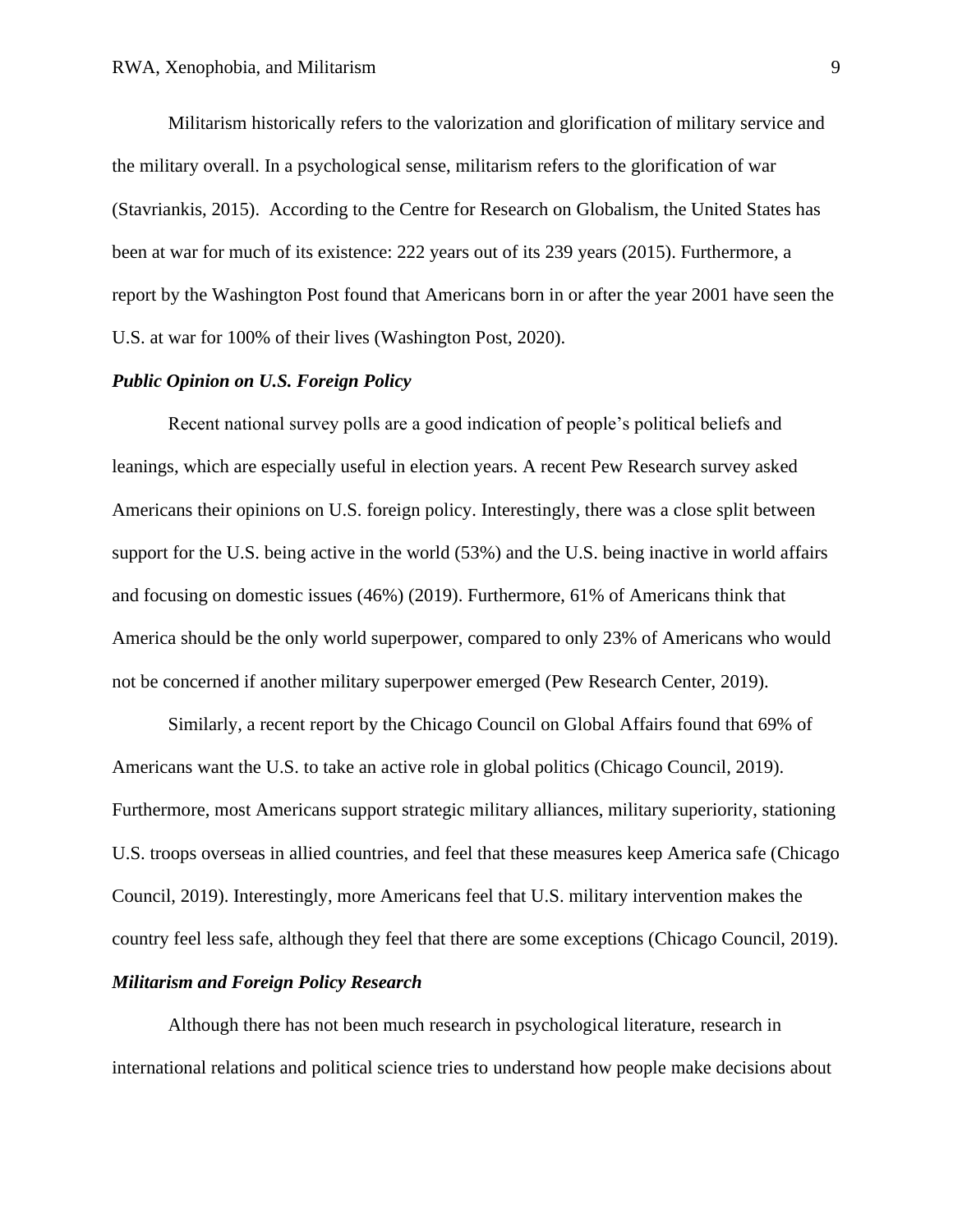their preferences for foreign policy. Peffley and Hurwitz note that in an individual's preference for foreign policy, there is a Militarism continuum with a desire for an aggressive foreign policy with an emphasis in the reliance on the military on one end, and a desire for a foreign policy that focuses on diplomacy and negotiations on the opposite end of the continuum. Thus, individuals who are supportive of coercive foreign policy in the world would rely more on military aggression to achieve political aims (Peffley & Hurwitz, 1987).

Similar studies have tried to bridge the gap between opinions and attitudes in domestic affairs and opinions and attitudes in foreign policy. One such study found support for a dualprocess model by which non-informed individuals (i.e.- the general public) can look for cues to make decisions on foreign policy preferences (Rathbun, 2020). This dual-process model of Collaborative Internationalism (CI) and Militant Internationalism (MI) refer to individual orientations by which individuals can process information on international politics. CI refers to individuals with more liberal ideology and a universalist worldview, and a desire to provide (Rathbun, 2020). MI refers to individuals with more conservative worldviews, support for a strong authority, a unified ingroup, and dangerous worldviews. Individuals higher in MI have a motivation to protect the ingroup (Rathbun, 2020). MI has been found to be positively related to RWA (Rathbun, 2020). This research is important in that it shows how social-political psychology can be applied to foreign policy research. It also shows how we can apply socialpolitical psychology (such as RWA) to militarism.

#### *Militarism and its Relation to RWA.*

A study by Crowson and colleagues on support of the military and perceptions of the U.S.-led invasion of Iraq revealed that RWA was associated with higher levels of support. Specifically, individuals who scored higher on RWA were more likely to support the war with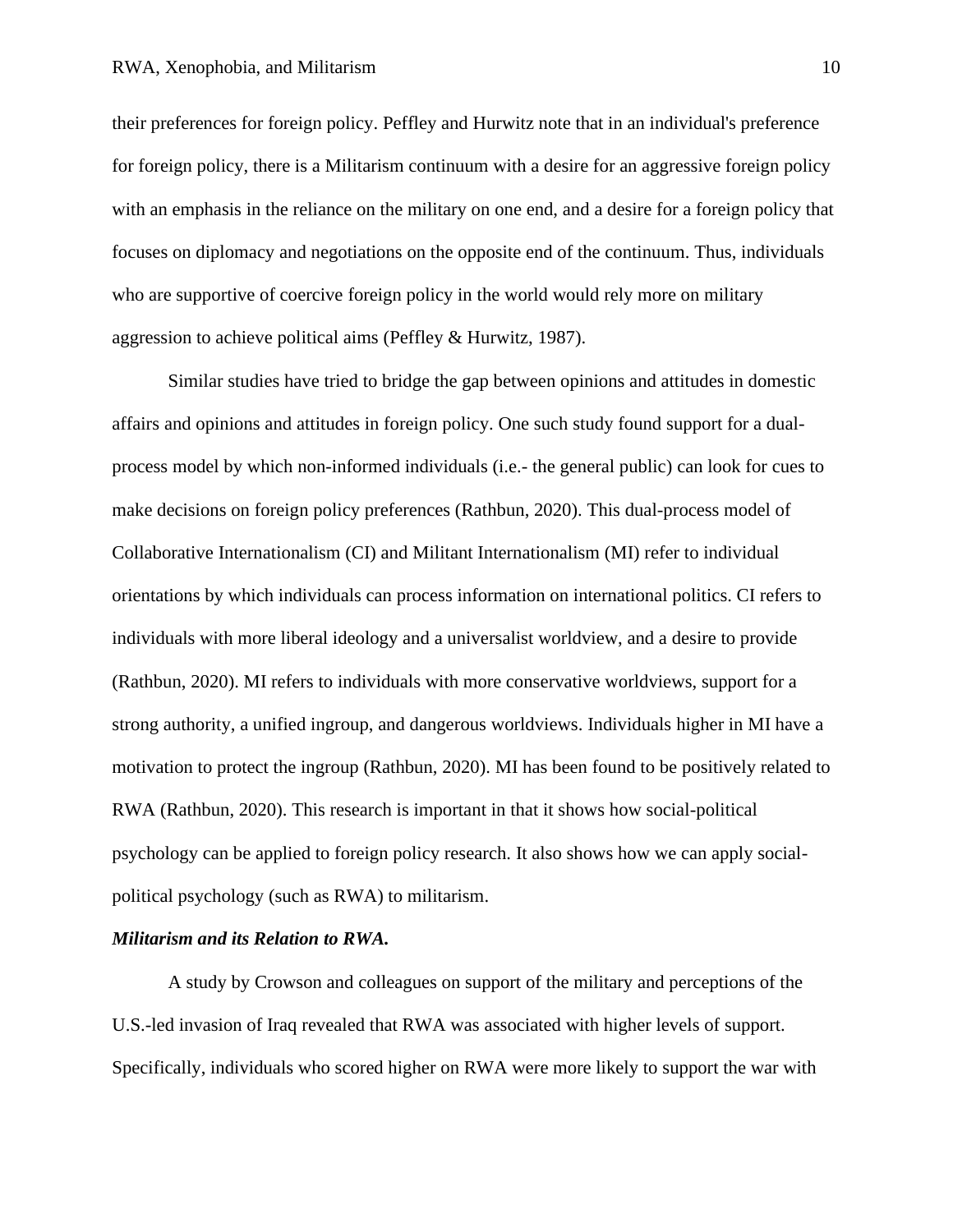Iraq than those who scored lower (Crowson et al., 2006). Similarly, RWA was found to be predictive of support for President Bush and support for restricting human rights as a necessity of the 'war on terror.' RWA also predicted belief that Saddam Hussein was supporting terrorism (Crowson et al., 2006). RWA, expectedly, was shown to be positively related to support for military action, especially in the context of threatening conditions (Hastings & Shaffer, 2005). A major – though tacit – disposition that undergirds RWA is the belief that the world is a dangerous place (Altemeyer, 2007). As such, support for more aggressive attitude against nonnormative groups is theorized to be mediated by their perceived danger to the existing hegemonic structure.

#### **Xenophobia, Need for Closure and Perceived Danger**

Xenophobia is defined as "fear and hatred of strangers or foreigners or of anything that is strange and foreign" (Merriam-Webster, 2021). Given the inherent distrust of the outgroup as a threat to the ingroup, it is clear to see how Xenophobia is a key component of RWA. The consequences of xenophobic ideology can be tragic. In 2019 alone, there were 7, 314 reported hate crimes, and 51 hate crime murders in the U.S. (FBI, 2019). Furthermore, a study by Stacey and colleagues comparing the rate of Hispanic immigration and the number of anti-Hispanic hate crimes found a positive relationship between the two. As Hispanic immigration in an area increases, so does the number of reported anti-Hispanic hate crimes (Stacey et al., 2011).

During the Syrian Refugee Crisis, in which countless numbers of people fled their homelands seeking safety, many relocated to Germany. As refugees arrived in Germany, the number of reported xenophobic hate crimes increased from 512 in 2014 (pre-Refugee Crisis) to 1,190 in 2016 (Wagner et al., 2020). Interestingly, the researchers found that in line with the Intergroup Contact Theory (Allport 1954; Pettigrew et al., 2011), there were significantly less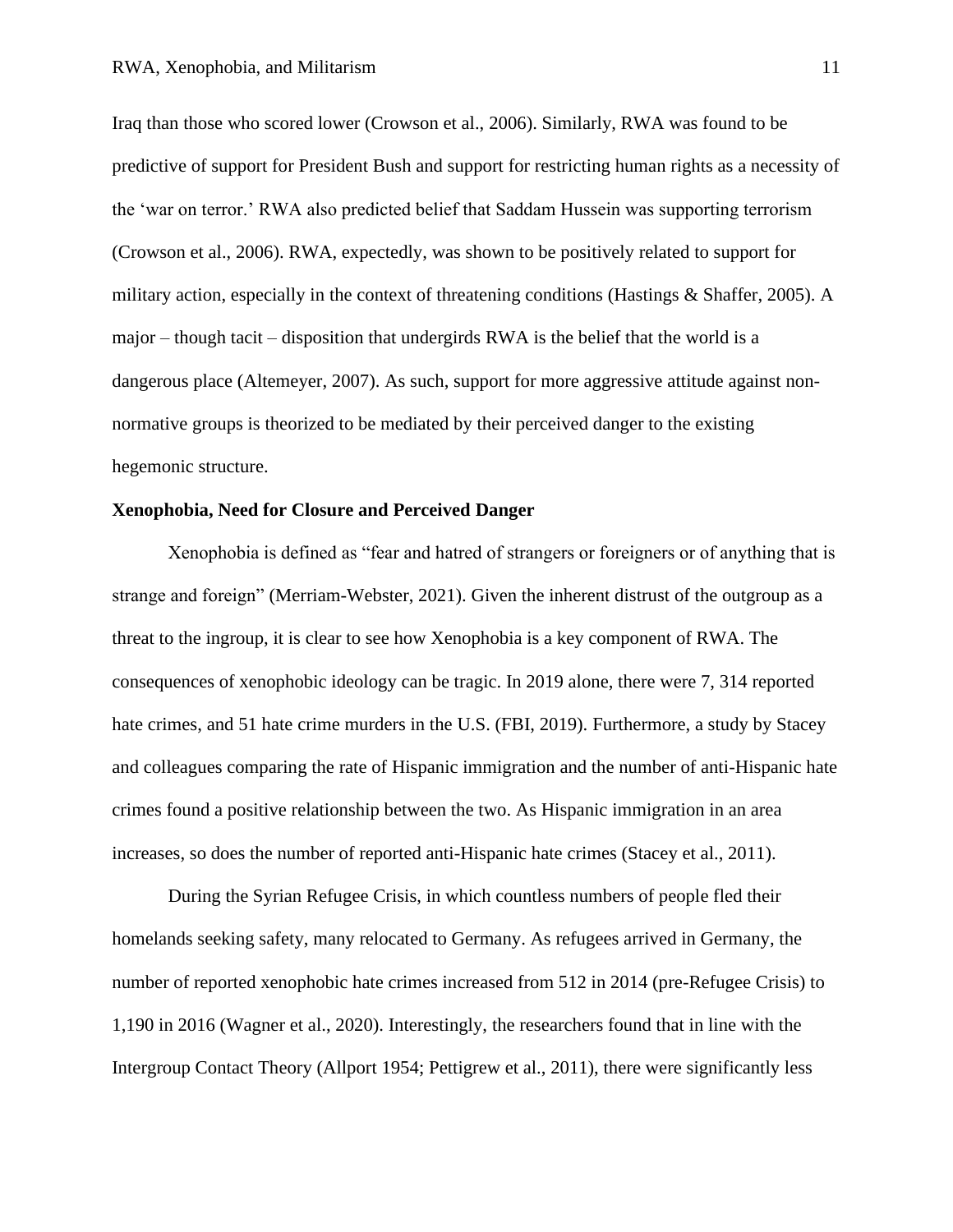hate crimes reported in districts which had a larger number of foreign-born residents than in areas with fewer foreign-born residents (Wagner et al., 2020). In other words, the number of hate crimes was negatively related to the number of foreign-born residents in an area.

#### *Need for Cognitive Closure*

According to Webster and Kruglanski, Need for Cognitive Closure (NFC) refers to a person's disposition. Someone who is higher in NFC is a person who wants predictability and structure in their lives, does not like ambiguous information, and is very decisive and often close-minded. NFC has been shown to be a psychometrically valid and reliable measure of cognitive rigidity (Webster & Kruglanski, 1994).

A study by Merolla and colleagues (2011) examined the empirical relationship between Authoritarianism, Need for Closure, and the response to a Threat or crisis event. The researchers assigned people to either a crisis threat condition, in which mock news articles described a potential biological terror attack, or to a 'Good Times' condition, in which the article discussed positive news about health, and the environment. In a second study, they also added an economic threat condition, in which the article discussed negative effects of the 2008 recession. The results indicated that there is a significant (although small) interaction such that those participants who were rated as higher in NFC expressed more authoritarian predisposition in response to the threats (Merolla et al., 2011). The authors concluded that those who are higher in NFC and Authoritarian predisposition are more likely to resort to extremism in times of national crises such as a terror attack or an economic recession (Merolla et al., 2011).

Furthermore, researchers in Poland found that when someone identified as politically conservative, there was a strong positive relationship between NFC and desire for aggressive action in intergroup conflict (De Zavala et al., 2010). Specifically, in situations of intergroup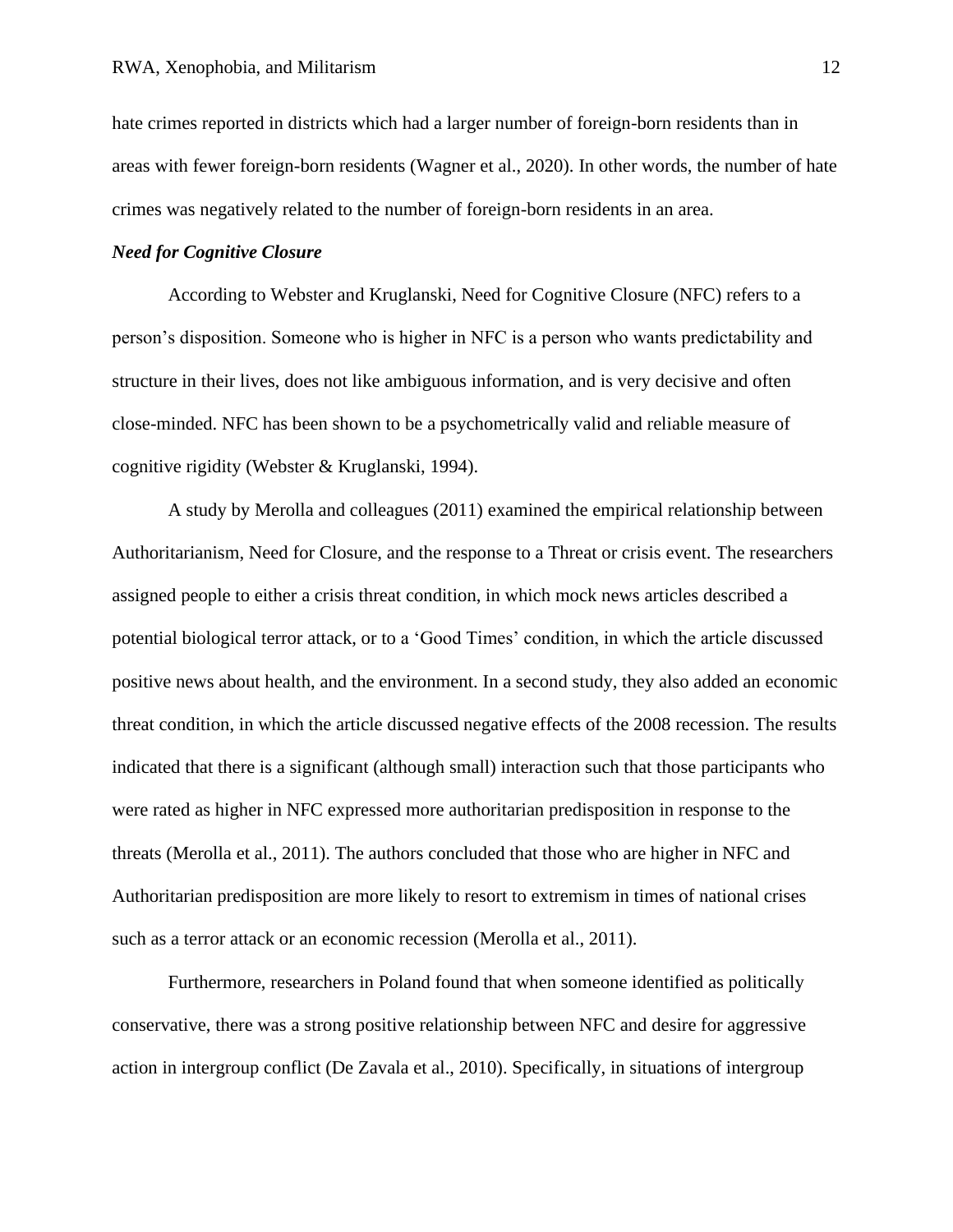conflict, those who were both high in NFC and identified as politically conservative preferred to resolve conflicts using aggressive and/or coercive actions against the outgroup. They also found that in an ambiguous situation of terrorism, Anti-Arab hostility was predicted by the interaction of High NFC, conservatism, and the belief that there was a threat of a terrorist attack to the ingroup (Poland) (De Zavala et al., 2010). This illustrates how NFC is associated with political conservatism and intergroup prejudice.

#### *Right-Wing Authoritarianism and Perceived Danger*

Right-Wing Authoritarianism is believed to be increased when presented with threatening situations. RWA was found to be positively (and strongly) related to threats. The strongest relationship was between RWA and perceived threat to in-group, whereas the weakest relationship was between RWA and personal threats and environmental threats (Shaffer & Duckitt, 2013). This suggests that although all threats are strongly related to RWA, threats to ingroups are more threatening than personal or environmental threats. Interestingly, when all factors were controlled, Threats to ingroup remained as the only significant predictor of RWA (Shaffer & Duckitt, 2013).

A 2005 study by Hastings and Shaffer examined the effects of threatening situations on authoritarianism and support for military aggression in the aftermath of the 9/11 terror attacks. They presented participants with a scenario of President Bush's speech after 9/11. In the nonthreatening condition, participants were presented with the president's speech, which was positive and hopeful regarding the war on terror. In the threatening condition, the speech was altered to be negative, and less hopeful. The results indicated that RWA was a significant predictor of support for Military aggression, especially in the threatening condition. The authors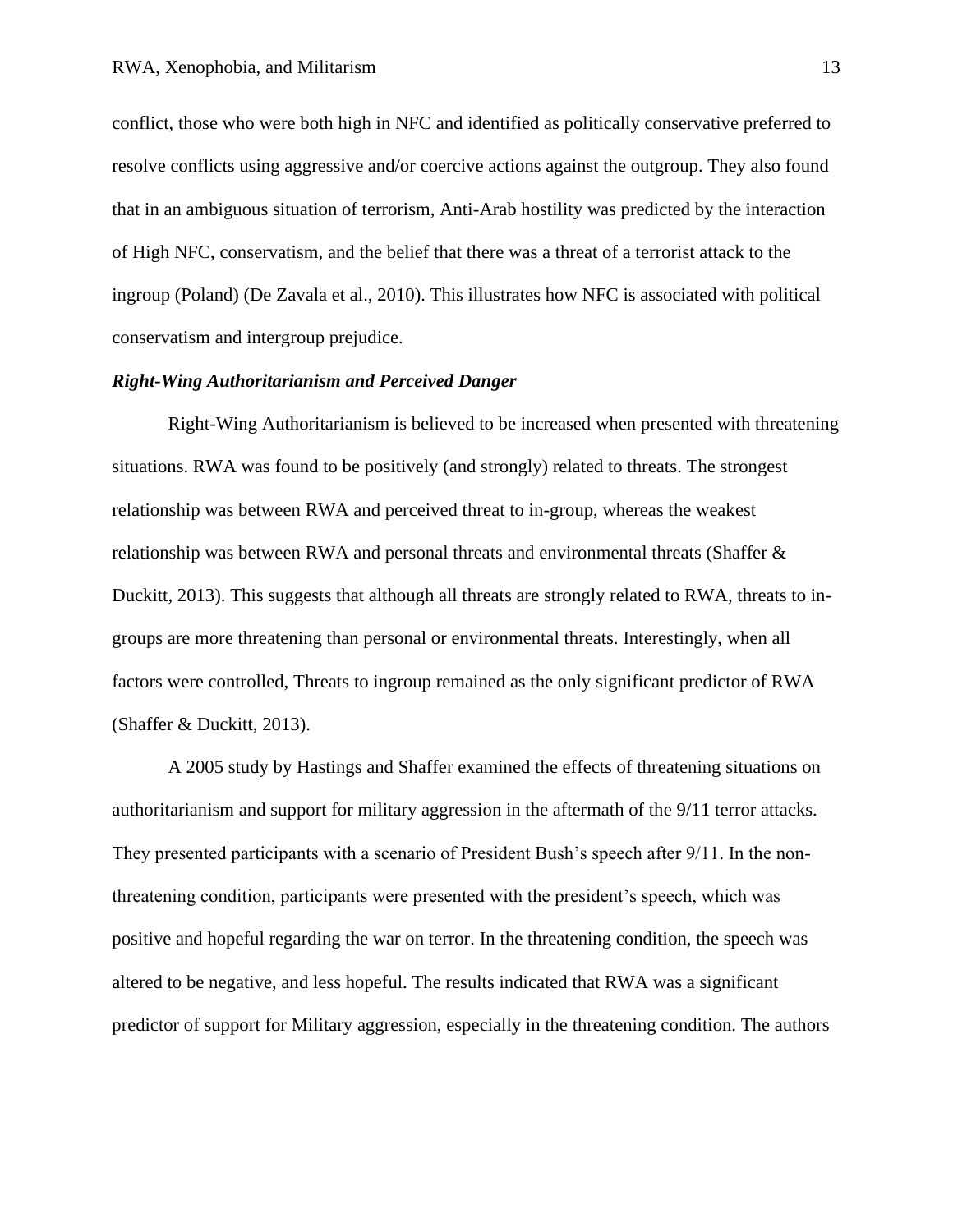concluded that when presented with threatening situations, RWA is more predictive of support for military aggression. (Hastings & Shaffer, 2005).

#### **Current Study**

#### **Aims**

This study aims to explore the relationship between Right-Wing Authoritarianism (RWA), support for militarism, and international xenophobia. Because RWA is associated with aggression toward out-group members, submission to perceived authorities, and traditional values, it will likely correlate with a higher level of support for aggressive military action, as well as a higher level of perceived danger from other countries or groups.

#### **Study Justification**

Although there is a great deal of research into RWA, there has been less research into how RWA is related to international xenophobia and support for militarism specifically. Furthermore, given the recent rise in hate crimes, and xenophobic sentiments generally, understanding these relations can help to inform policy. Furthermore, given the extremely diverse population at John Jay, this study can help to better understand how these phenomena occur in minority populations.

#### **Research Questions**

- 1. Is Right-Wing Authoritarianism reliably associated with support for militarist U.S. foreign policy as the principal means to realize its national goals and interests?
- 2. Is this support for militarist U.S. foreign policy undergirded by xenophobia due to perceived threats to the U.S. from other countries or political entities (such as foreign terrorist organizations)?

#### **Methods**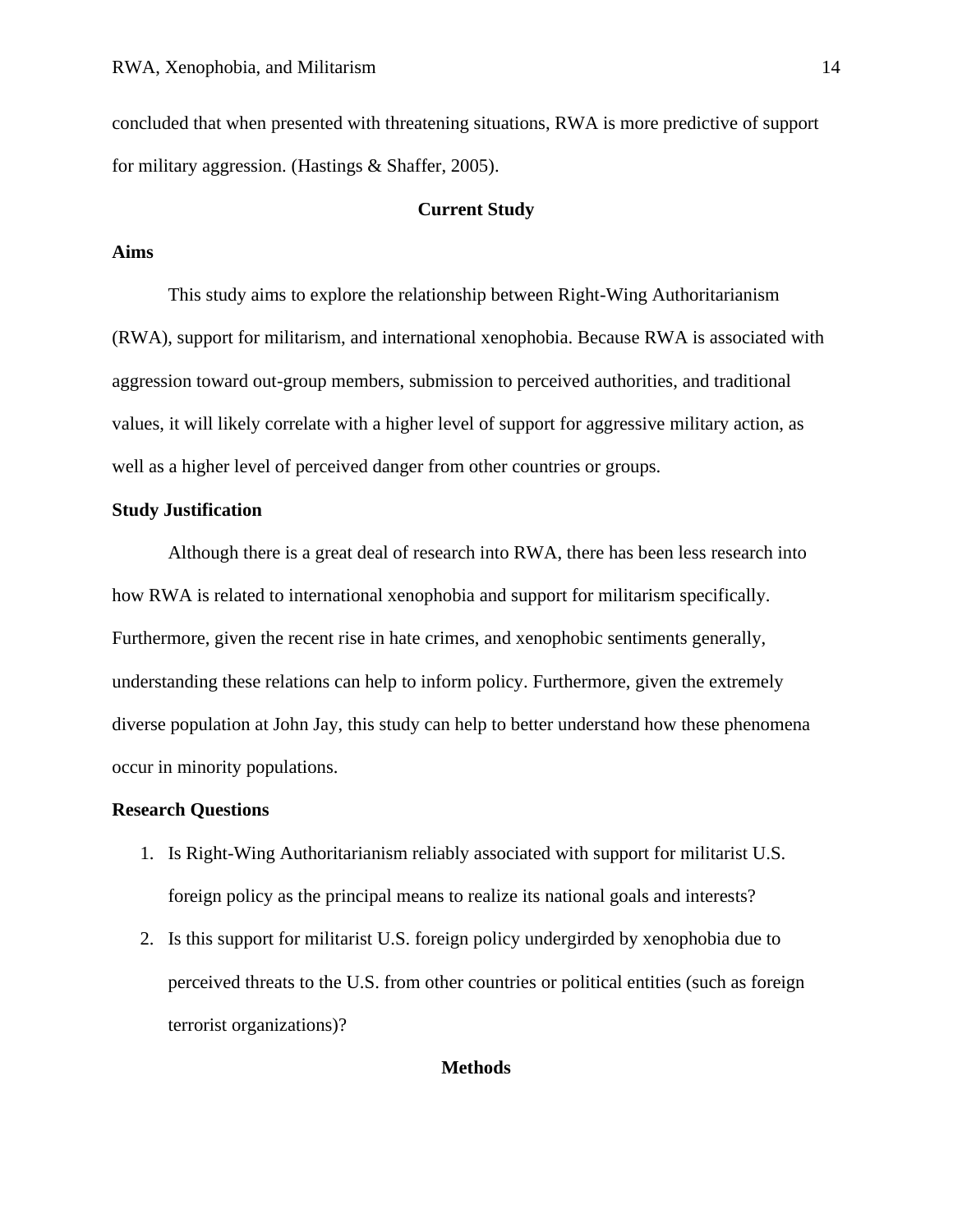#### *Participants*

This report combines data from previous cohorts of a larger, ongoing study examining anti-Arab prejudice and thus represents the collaborative efforts of several experimenters. The sample for this study consisted of undergraduate psychology students ( $n = 206$ ; 68% female) from a diverse (35% Latino/Hispanic, 18% Caucasian/White, 11% African American, 7% Caribbean/Other African, 7% South Asian, 6% East Asian, 5% mixed, 4% other), Hispanicserving urban university. Students were enrolled in an introductory psychology course and participated in our study in exchange for course credit. In order to participate in our study, students had to be 18 years of age and voting eligible.

#### *Procedure*

**Recruitment***.* Participants were recruited through Sona Systems, which is a cloud-based participant management service. Sona allows researchers to recruit students using a unique URL link. Students are able to sign up for studies they qualify for and participate in research studies in exchange for Research Experience Program (REP) credit. Only students who met our study criteria of being at least 18 years old and voting eligible saw our study on the platform. Students who qualified and signed up to participate were sent an email confirmation and an email reminder. Participants were given the survey in a secure room dedicated to this study in the psychology department.

**Informed Consent.** Upon arrival, participants were welcomed, and directed to take a seat. Informed consent was obtained after reviewing with the participants the risks, benefits and other important information. Participants were told that the purpose of the study was to understand perceptions of Arabs in the Middle East, and their participation would take approximately an hour. Most of the items were political in nature, not emotional or personal, but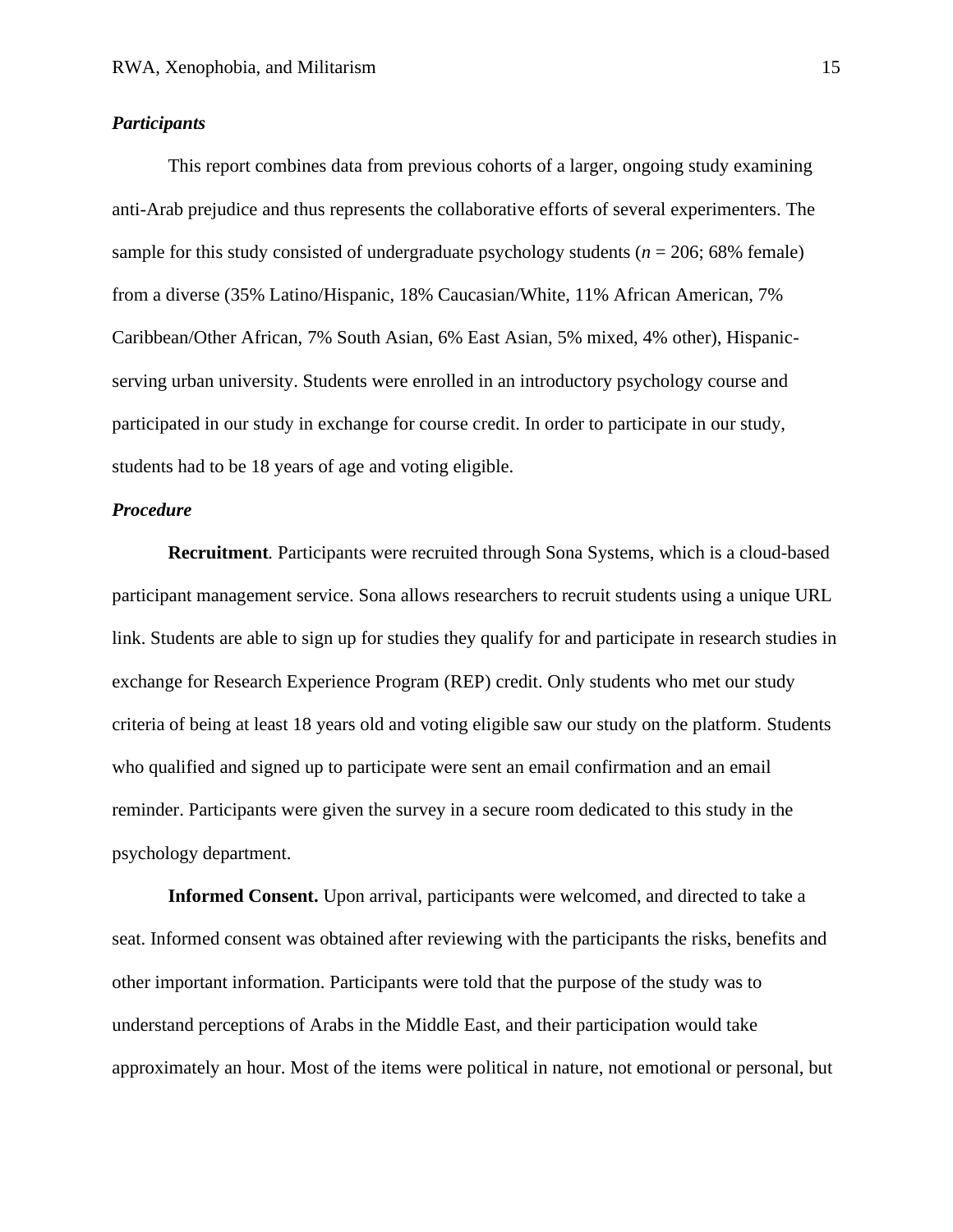participants were assured that at any time they felt uncomfortable, they had the right to withdraw from the study without any negative consequences to them. Participants were reminded that they will not be paid for their participation, but they would receive course credit and get experience in political psychology research.

All participant data collected was kept confidential. All materials were kept in a locked office, on a password-protected computer. Furthermore, there was no personal data collected on any of our materials, participants were assigned an arbitrary subject number that could not be linked to them. The only place that any personal information was collected was on the consent forms, which were stored separately for our records.

**Debriefing***.* Upon completion of our study, we thanked them for participating. We then went over the debriefing forms with participants and informed them that we were actually looking at anti-Arab prejudice and political biases and how they affect U.S. foreign policy. We needed to wait until debriefing to inform participants so that they would not be primed into looking negatively at Arabs.

#### *Materials*

Participants were presented with items from the Right-Wing Authoritarianism scale, a scale measuring support for Militarism, items measuring levels of International Xenophobia, and Self-Reported Political Identity. Items from these scales were presented in a randomized order.

**Right-Wing Authoritarianism Scale.** We measured Right-Wing Authoritarianism using a short-form version of Altemeyer's RWA Scale (1981). The items are all on a 9-point Likert scale ranging from 1 (Very Strongly Disagree) to 9 (Very Strongly Agree). Examples of some items include: "*Our country desperately needs a mighty leader who will do what has to be done to destroy the radical new ways and sinfulness that are ruining us,"* and *"What our country*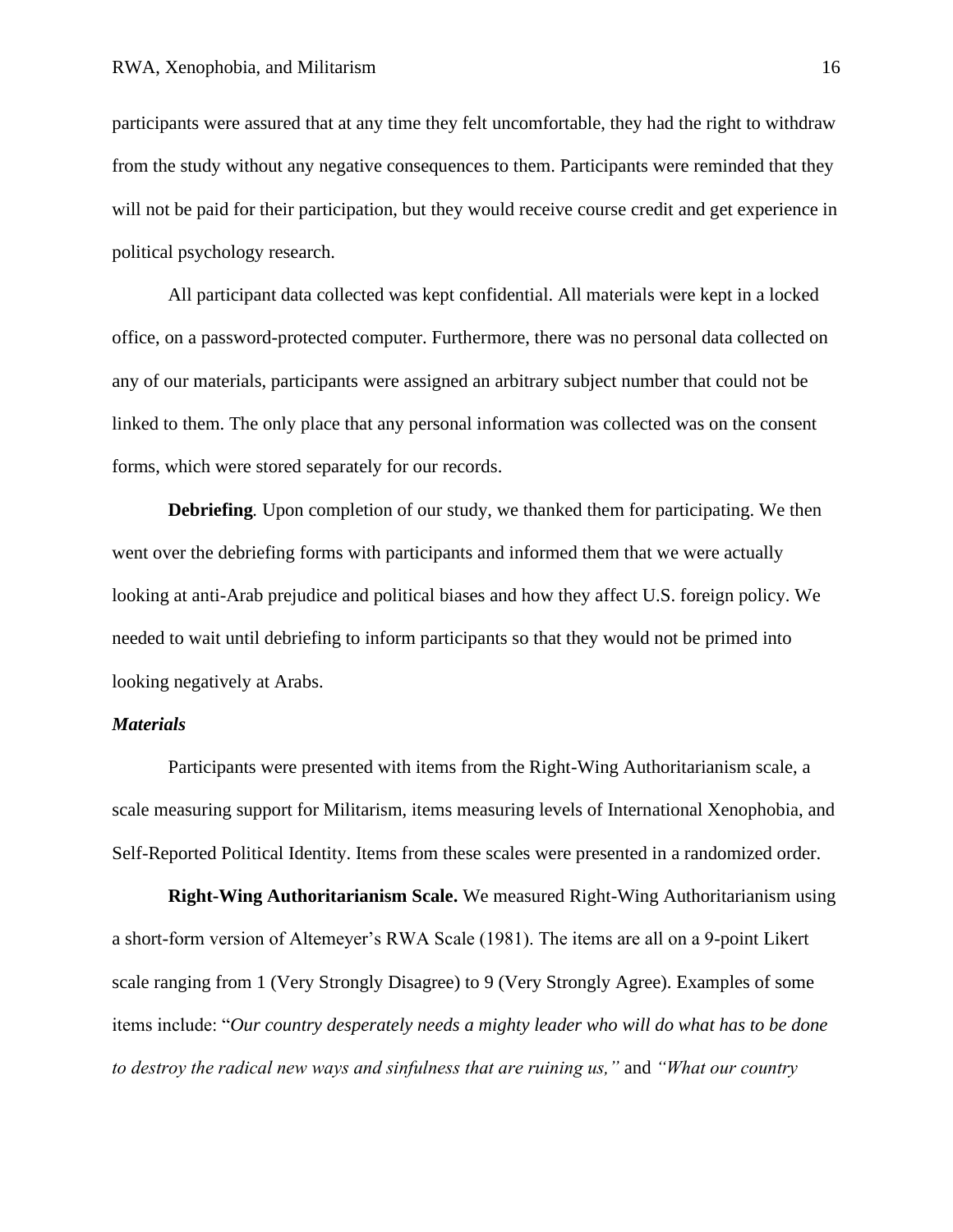*really needs is a strong, determined leader who will crush evil, and take us back to our true path."* There are also some reverse-coded items, such as: *"Gays and lesbians are just as healthy and moral as anybody else,"* and "*There is absolutely nothing wrong with nudist camps."*

**Militarism.** Items were included to measure support for U.S. military policy. We asked participants their opinion on the government's approach to foreign policy using the items "*Overall, in your opinion, the government's approach to foreign policy* **[WORLDWIDE/In the MIDDLE EAST]** *is."* Both items were scored on a 4-point scale (1- Too Assertive; 2- Not Assertive Enough; 3- About Right; 4- No Opinion). We also asked participants to indicate how they feel about government reliance on military strength using the items "*In general, does the United States rely on military strength too much, too little, or about the right amount to achieve its foreign policy goals* **[WORLDWIDE/In the MIDDLE EAST]***?*" These items were measured on a similar 4-point scale (1- Too Much; 2- Too Little; 3- About Right; 4- No Opinion).

**International Xenophobia.** For the purposes of this study, we conceptualized international xenophobia as how dangerous participants viewed the world. In order to determine how dangerous participants viewed the world to be, we asked them to rate how much of a threat they felt other countries and groups were. We asked them "*In your opinion, how much of a threat does* **[Russia/China/North Korea/Iraq/Iran/ISIS]** *pose to the United States?"*

**Self-Reported Political Identity.** We asked participants to self-identify their political leanings on a 7-point scale ranging from 1 (*Strongly Liberal*) to 7 (*Strongly Conservative*). We then recorded political identity into three levels of conservative: Low (Containing all participants who identified as Liberal), Neutral (Containing all participants identifying as Moderate), and High (Containing all participants who identified as Conservative)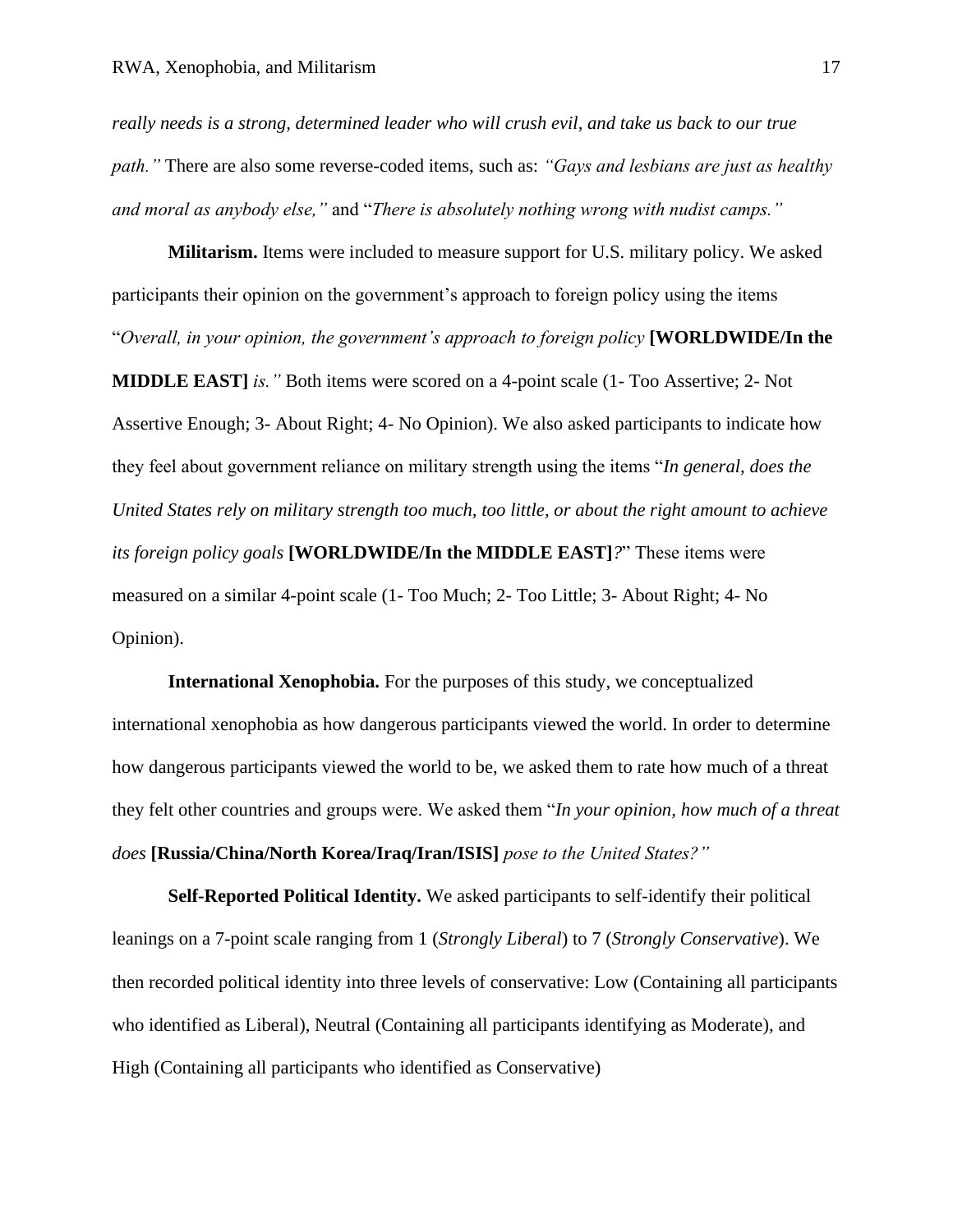#### **Results**

## **Factor Analysis.**

In order to determine the most adequate number of factors underlying the data, we used the Very Small Structure (VSS) Procedure (Revelle & Rocklin, 1976). The VSS determines the number of factors to retain in the model. It does so by looking at incremental addition of factors. As shown in the chart below, a 2-factor solution was the most adequate in terms of fit. VSS complexity 1 had a max of .76 with 2 factors, and VSS complexity 2 had a max of .8 with 2 factors. The BIC had a minimum of -538.41, with 2 factors.

#### **Figure 1.**

*VSS Goodness-of-Fit Indices*



Goodness-of-fit indices consistently pointed to a two-factor model. Maximum Likelihood factor analysis indeed revealed two distinct factors: Authoritarian Aggression/Submission and Conventionalism, which were moderately yet significantly correlated  $(r = 0.31)$ . The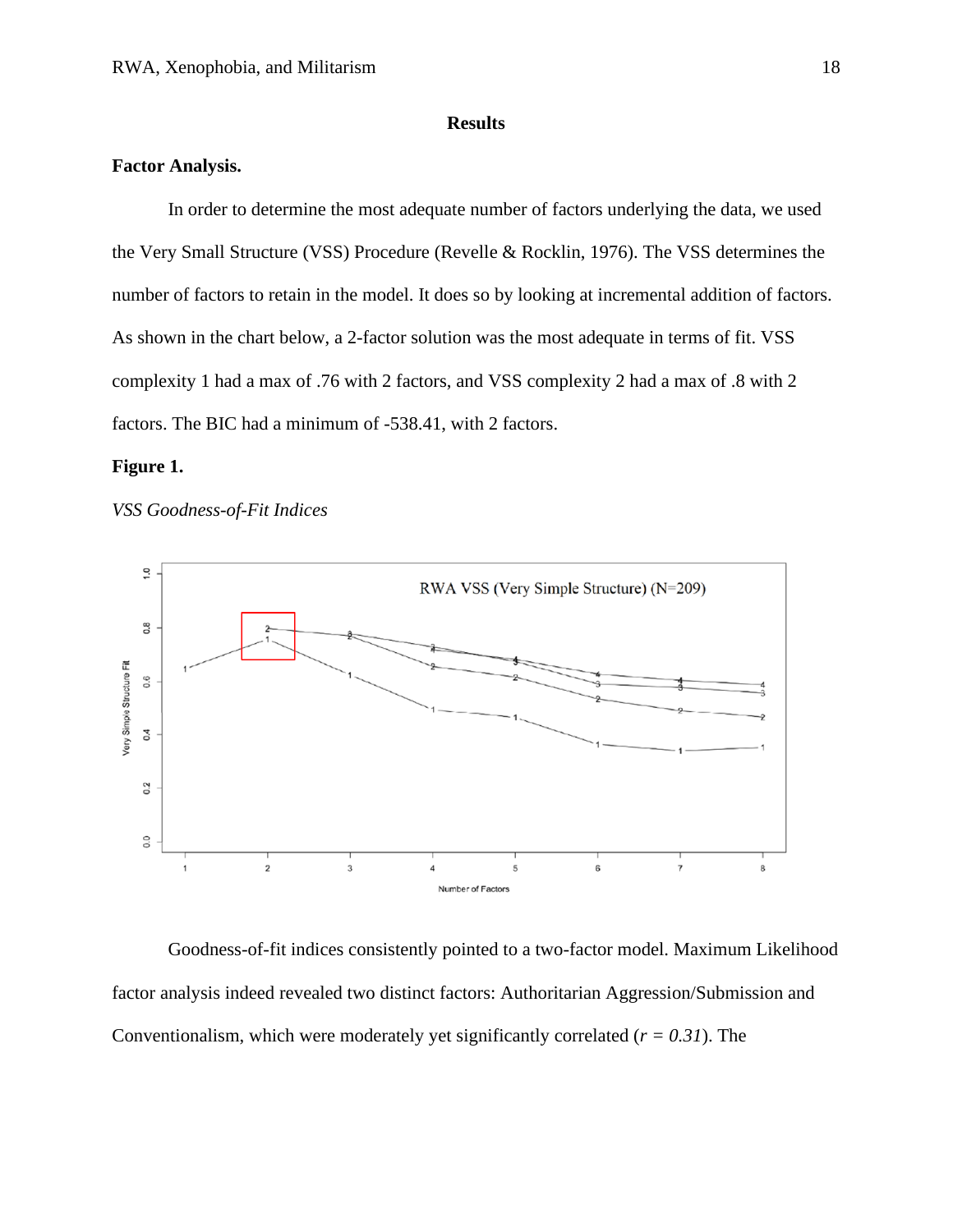Authoritarianism factor had a loading range of 0.52-0.80, and the Conservatism factor had a

loading range of 0.46-0.80. The factor loading structure can be seen below:

#### **Figure 2**

*Results of Maximum Likelihood Factor Analysis*



#### **Relation between RWA, Militarism and Xenophobia.**

Correlational analyses showed that Authoritarianism and Conventionalism were positively correlated with self-reported Political Identity ( $r = 0.32$  *and*  $r = 0.33$ ;  $p < .001$ ). Authoritarianism was also positively correlated with xenophobia (*r =* 0.35*; p* < .001), and with support for Militant U.S. foreign policy ( $r = .25$ ;  $p < .001$ ). Furthermore, Support for Militarism was positively correlated with Xenophobia ( $r = .29$ ;  $p < .001$ ). These correlations can be seen in the table below: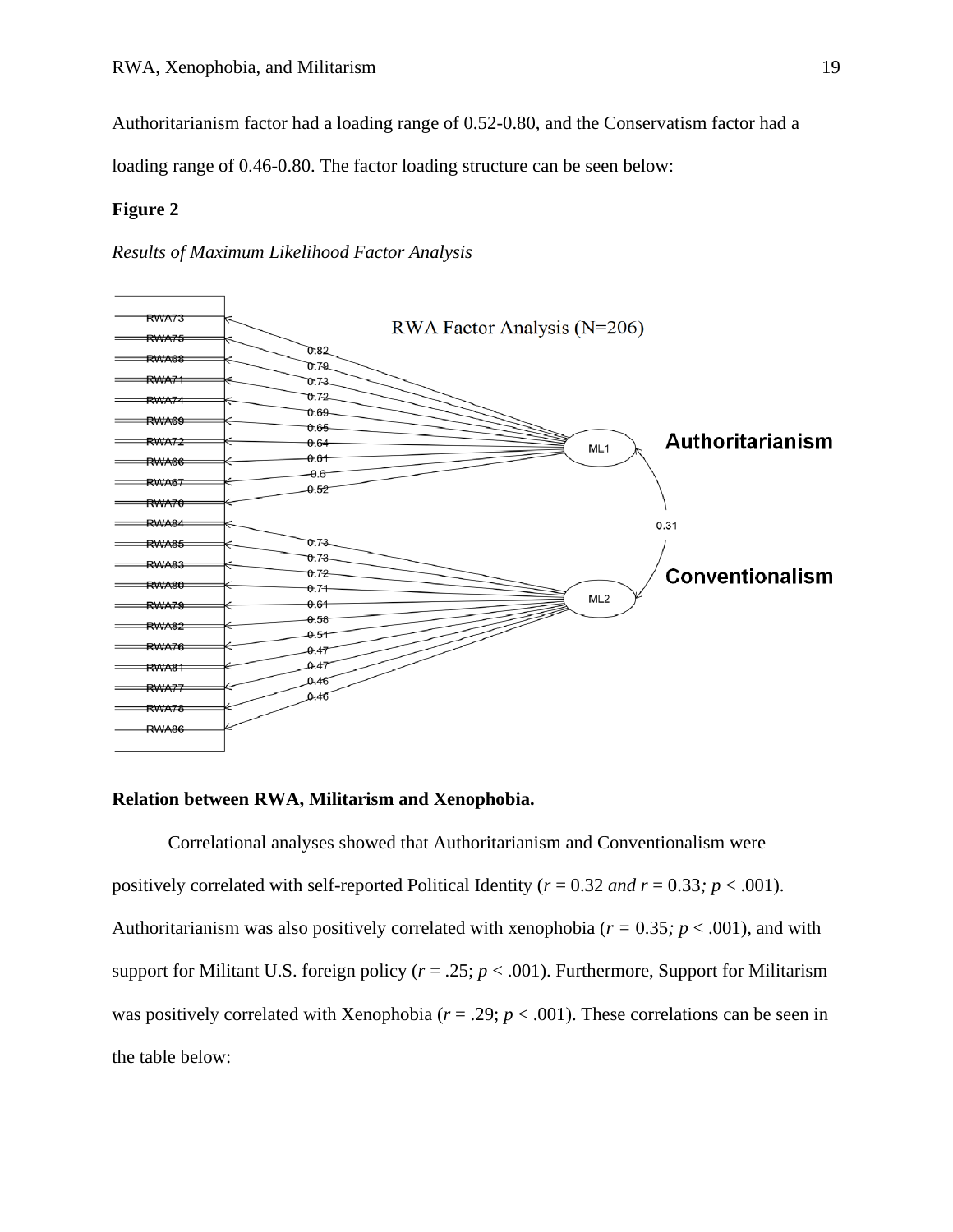## **Figure 3**

*Correlation Table.*

|                    | 1        | 2        | 3    | $\overline{4}$ | 5     |
|--------------------|----------|----------|------|----------------|-------|
| Authoritarianism   |          |          |      |                |       |
| Conventionalism    | $0.34**$ | --       |      |                |       |
| Political Identity | $0.32**$ | $0.33**$ | --   |                |       |
| Xenophobia         | $0.35**$ | 0.07     | 0.08 | --             |       |
| Militarism         | $0.25**$ | 0.13     | 0.03 | $0.29**$       | $- -$ |

\*\* *p* < .001

## **Political Identity***.*

As expected, political identity was positively correlated with both the Authoritarianism and Conventionalism factors. There were some slight differences between the two factors. Within the Authoritarianism factor, those who identified as "Moderate" (*n* = 106), or "Conservative"  $(n = 15)$  showed roughly the same amount of authoritarianism. This could be due to an acquiescence bias such that conservative participants were identifying as moderate in fear of being viewed negatively. It could also be that RWA is so sensitive that a person with even a slightly non-liberal attitude will be compelled to score higher on the RWA items. Within the Conventionalism factor, the relationship was more linear, with those identifying as liberal  $(n =$ 84) being the least conventional, and conservatives being the most conventional. Across both factors, as self-identified conservatism increased, so did endorsement of authoritarian ideals. This can be represented in the following boxplot: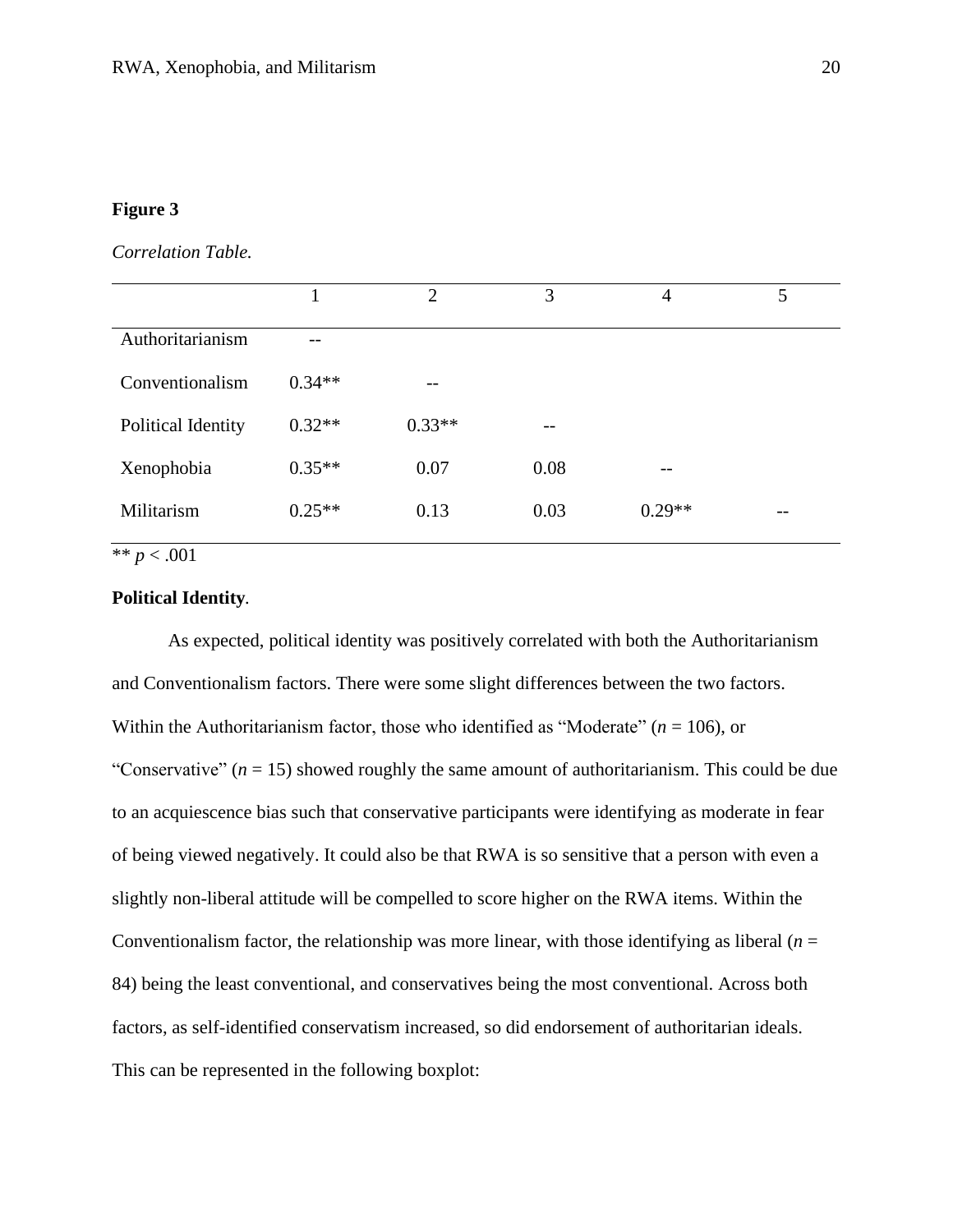## **Figure 5.**

*Political Identity and Right-Wing Authoritarianism.*



## **Discussion**

The present study examined the relationships between Right-Wing Authoritarianism, support for militant U.S. foreign policy, and international xenophobia. Specifically, we aimed to see what role authoritarianism and international xenophobia played in support for militant U.S. foreign policy. We predicted that RWA would be positively related to both support for militarism, and xenophobia. Furthermore, we predicted that Support for militarism would be positively related to international xenophobia.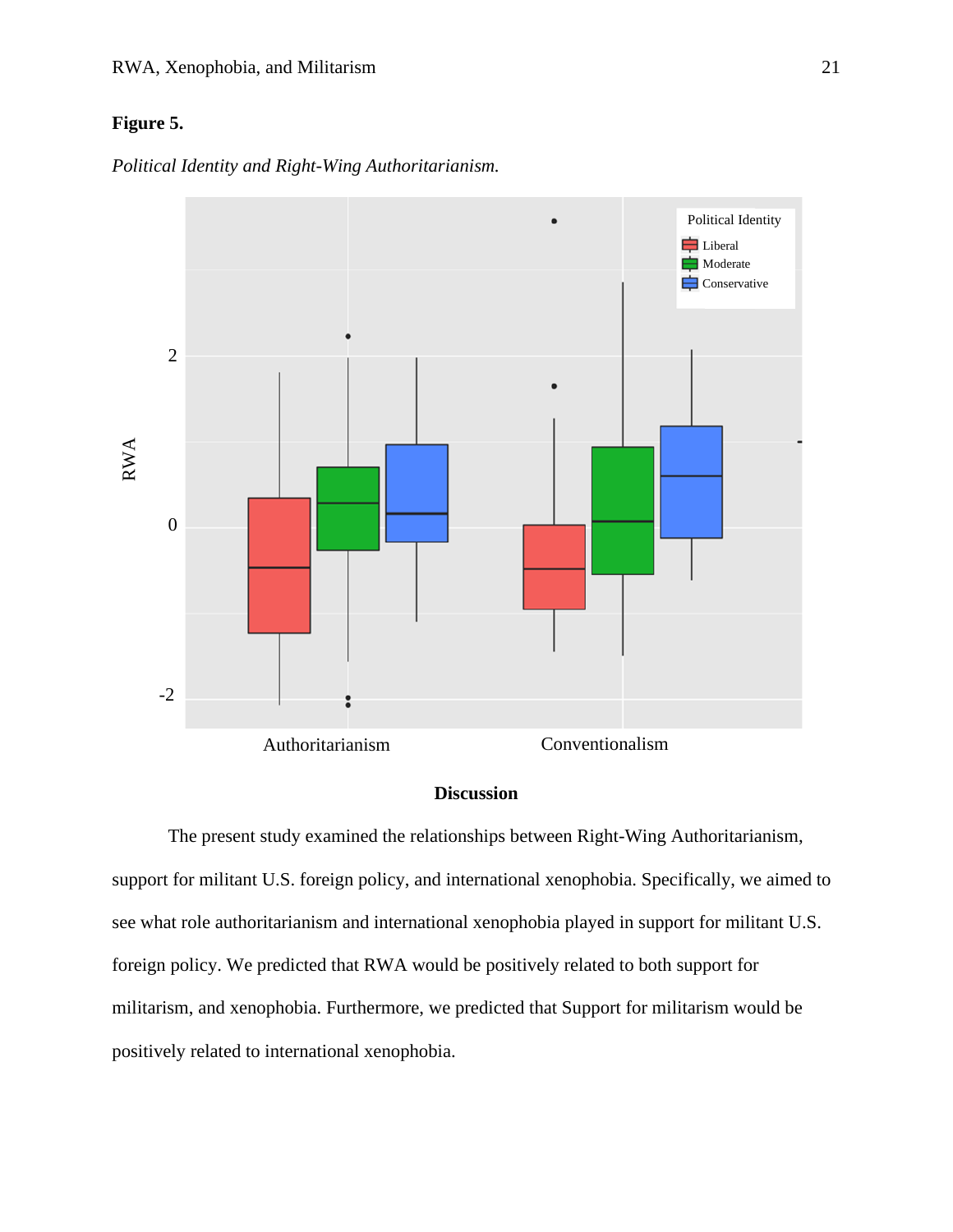#### **Right-Wing Authoritarianism.**

As expected, we found that RWA was positively associated with political conservatism. Specifically, we found that as self-identified conservatism increased, both factors of authoritarianism increased. This further supports RWA being related to political ideology (Altemeyer, 1981; Altemeyer, 2007; Duckitt & Sibley, 2016; Jylhä et al, 2019; Womick et al., 2019).

As is the case in most studies examining the factor structure of RWA, our results indicate that a unidimensional factor structure was unsatisfactory in terms of fit (Duckitt  $\&$  Bizumic, 2013; Mavor, Louis, & Sibley, 2010; Passini, 2017). Our results support a two-factor solution as most adequate in terms of fit (in line with Rattazzi et al., 2007). In line with the findings of Rattazzi et al., the two factors consisted of Authoritarianism and Conventionalism.

#### **Right-Wing Authoritarianism and International Xenophobia.**

These results show that Right-wing Authoritarianism was positively associated with a perceived danger of the world, whether that danger be real (i.e.- the direct threat of violence by ISIS) or imagined (i.e.- the indirect threat of China). This is supported by previous research (Hastings & Shaffer, 2005; Shaffer & Duckitt, 2013), showing that threatening situations, whether real or imagined, were significant predictors of RWA.

#### **Right-Wing Authoritarianism and Militarist Political Attitudes.**

We found that RWA was positively correlated to support for militaristic U.S. foreign policy. This is in line with research showing RWA as a significant predictor of support for military action (Crowson et al., 2006; Hastings & Shaffer, 2005).

#### **RWA, Support for Militarism, and International Xenophobia***.*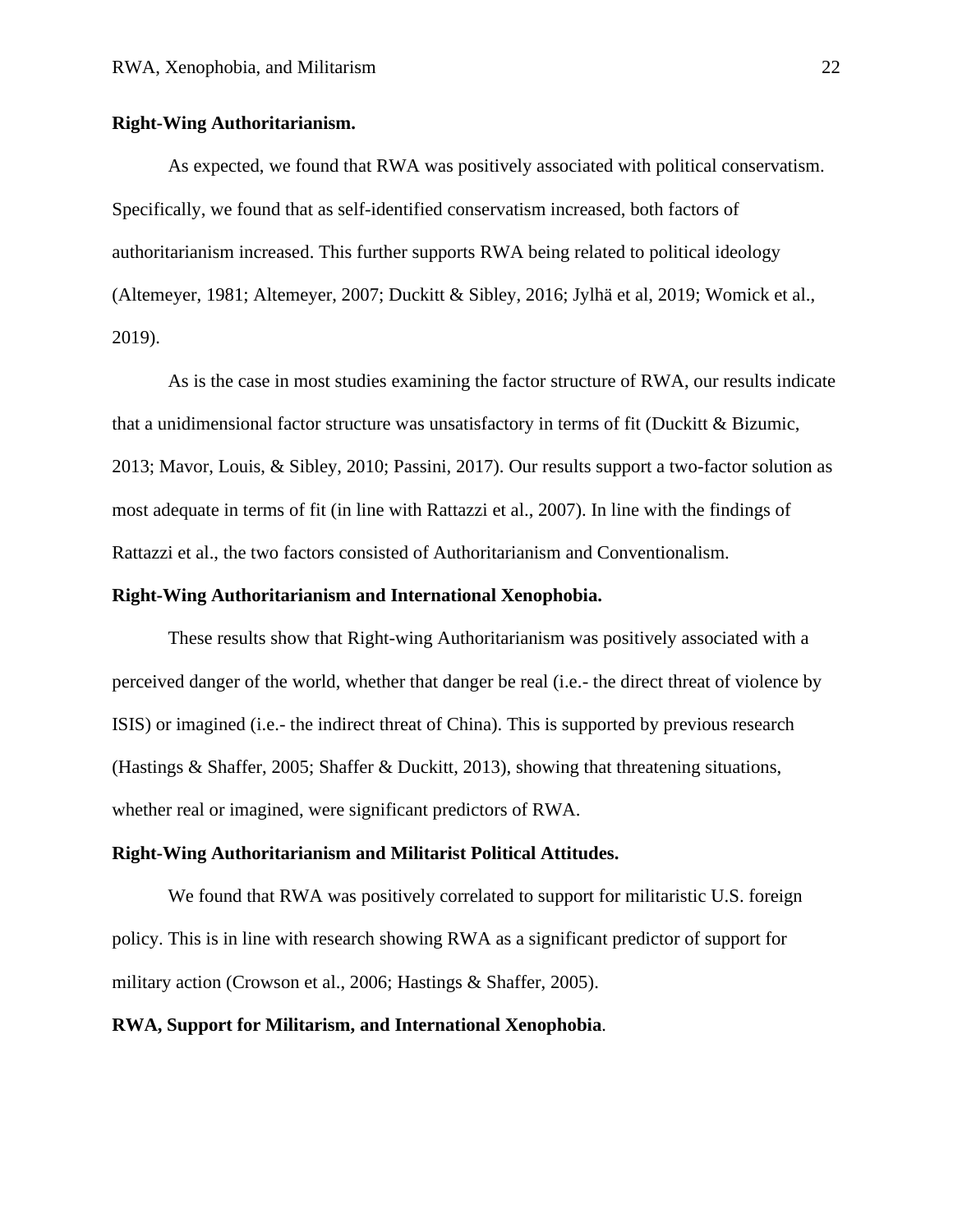Our results show that these three concepts were all positively associated with one another. Specifically, a person who scores higher on the RWA scale, was more likely to perceive the world as a threatening and hostile place, and therefore support more aggressive military action in response to those fears. These results lend support to previous studies showing these positive relationships (Crowson et al., 2006; Hastings & Shaffer, 2005; Merolla et al., 2011; Mounk, 2018; Shaffer & Duckitt, 2013).

#### **Limitations and Future Research**

Interestingly, even though our sample was ethnically diverse, we still found levels of Right-Wing Authoritarianism, xenophobia, and support for a more aggressive, militarist U.S. foreign policy. Although this provides an insight into how these concepts can be applied to nonwhite populations, it is important to note that our sample had a lower number of white participants, and we did not have the statistical power to meaningfully compare differences between white and non-white groups. Our sample also was skewed politically liberal, with 84 participants identifying as liberal versus only 15 identifying as conservative. More than half of the sample  $(n = 106)$  identified as politically moderate, suggesting there was an acquiescence bias. Furthermore, we intended to examine the relationships between RWA and white supremacy and white nationalism. Due to the low number of white participants, we were unable to explore these concepts in any meaningful way. Furthermore, due to the COVID-19 pandemic, data collection was prematurely halted.

Though our results show positive relationships between RWA, xenophobia, and support for militarism, we do not have a model that connects all the ideas together. Future research should incorporate a moderation analysis to determine if one of these is controlling the direction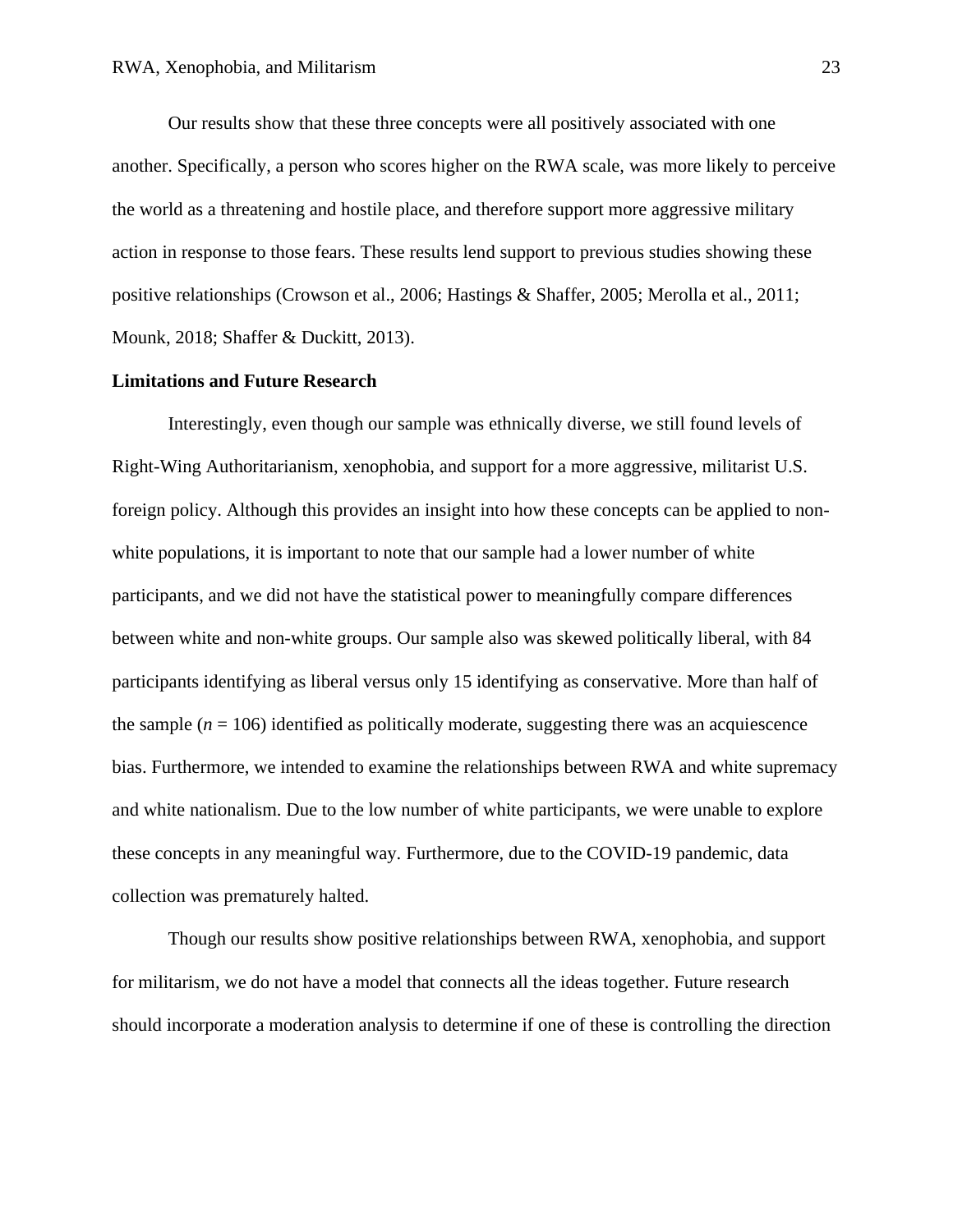of the others. Furthermore, future research should add to the sample size in order to allow testing of moderation or mediation in the model.

Based on previous research on nationalism and RWA (Osborne et al., 2017; Ozdemir & Ugurlu, 2019) and research on nationalism and white supremacy (Osborne et al., 2019; Whitehead & Perry, 2020), we would have predicted that white nationalism would have been related to RWA, so future research should try and incorporate these concepts. Given the current political landscape, research exploring these topics would be especially timely. Finally, given that this study was conducted using first-year psychology students at an extremely diverse urban university, it would be useful to conduct this study using a more representative community sample.

#### **Conclusion**

This study showed support for a two-factor (Authoritarian Aggression/Submission and Conventionalism) solution of Right-Wing Authoritarianism, supporting previous research, and further supporting the idea that RWA should not be examined as a unidimensional measure. We found a positive relationship between Right-Wing Authoritarianism and Support for Militarism, Right-Wing Authoritarianism and International Xenophobia, and the positive relationship between all three. Specifically, those with higher levels of RWA are more likely to perceive the world as a dangerous place and support military action to address those fears.

Although there is a large body of literature on Authoritarianism, this study was unique in that this line of research opens or can contribute to both public policy and social policies concerning prejudice and perceived threats from foreigners. In recent years, the weaponization of xenophobic fear has become salient and tragic. Considering the rise in hate crimes against Jews and Muslims, or the recent animosity toward Asian Americans due to COVID-related fears, this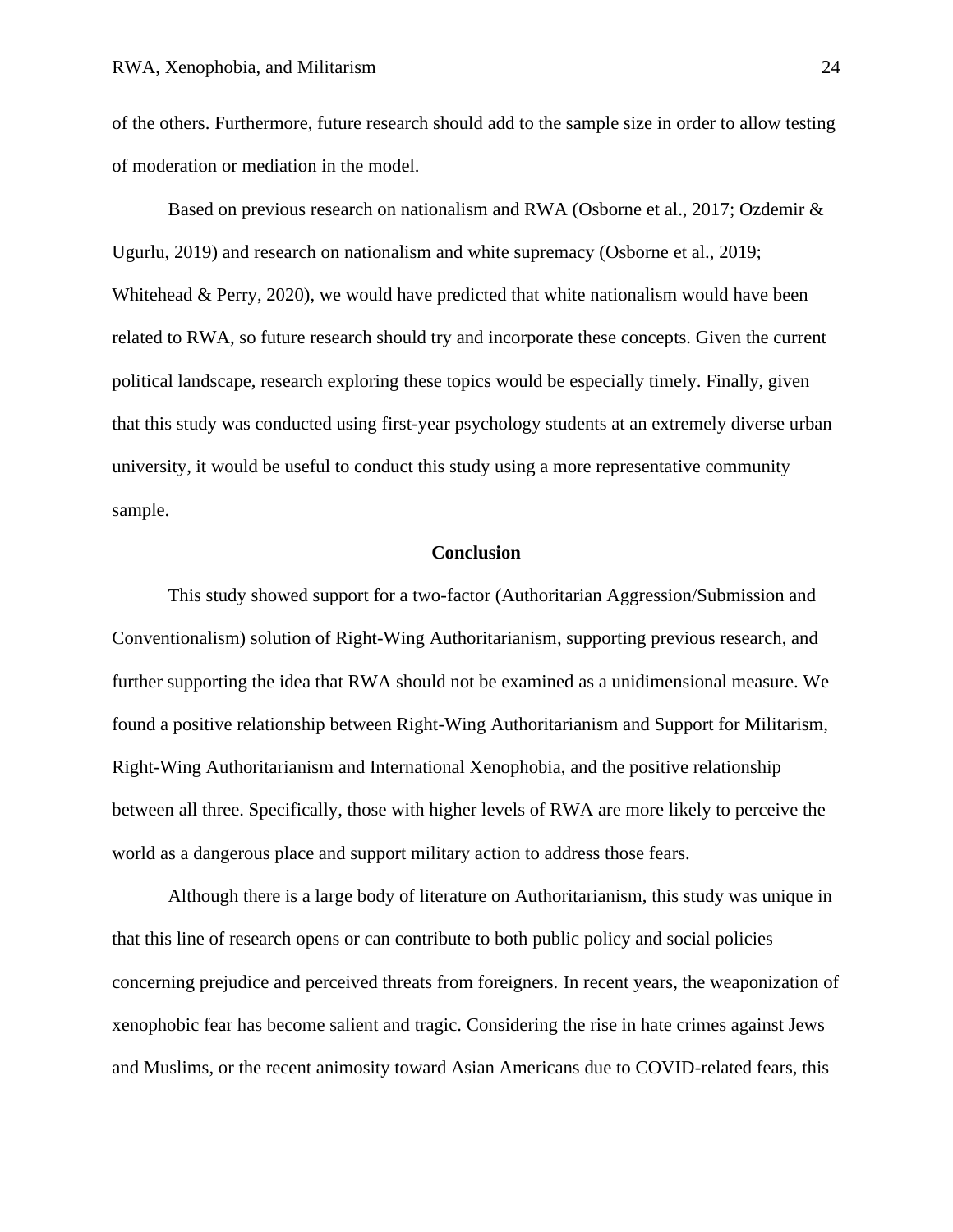research is timely. This study opens the way to looking at the relationship between prejudice in international relations and its relationship to prejudice on the domestic social arena through a social psychological lens.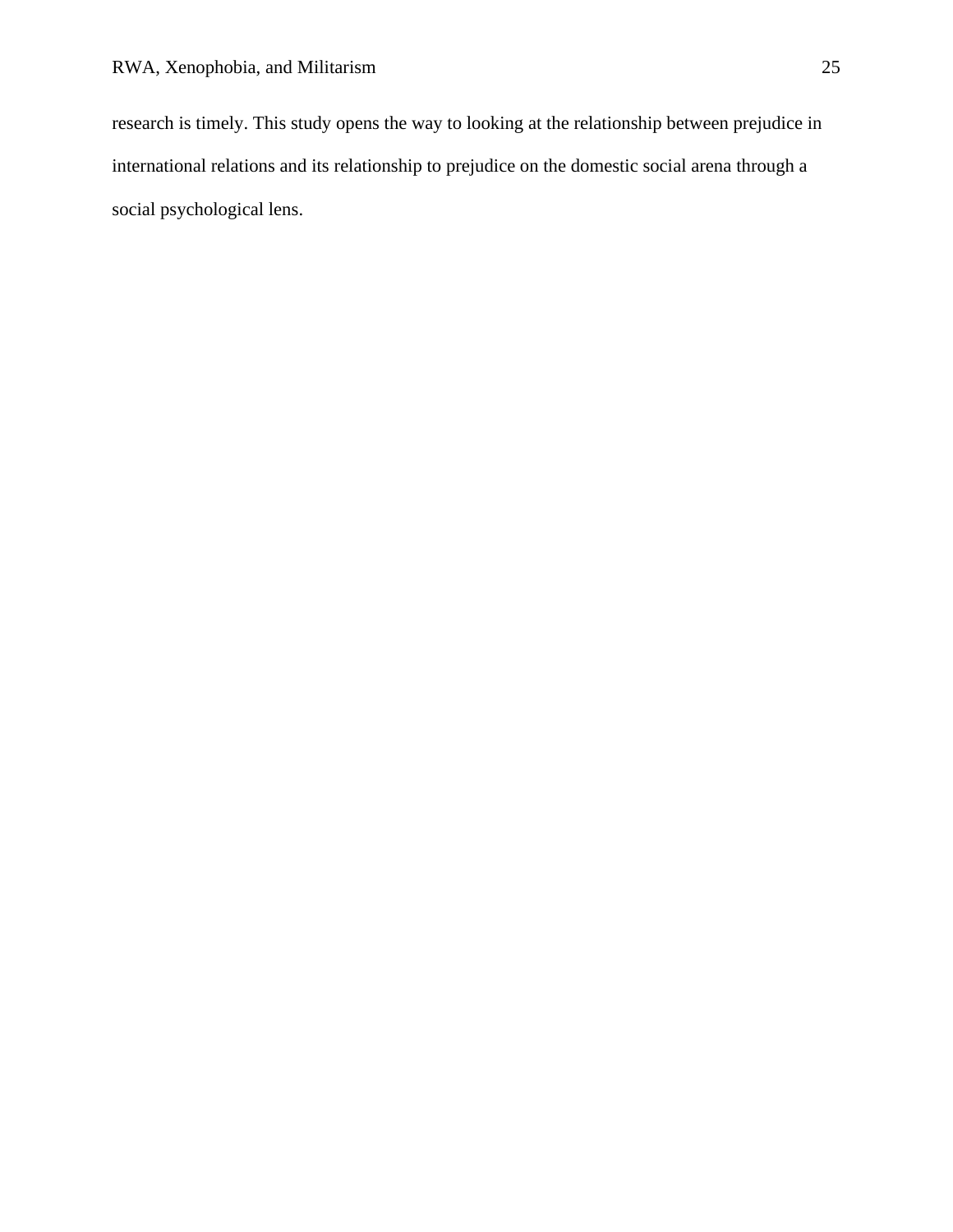#### References

- Adorno, T. W. (1950). *The Authoritarian personality*. New York, N.Y: Harper. [https://doi.org/10.2307/1951300](https://doi.org/10.2307/1951300 )
- Altemeyer, B. (2007). *The authoritarians*. Winnipeg: B. Altemeyer.
- Altemeyer, B. (1981). *Right-wing authoritarianism*. University of Manitoba press. [https://doi.org/10.1017/s0003055400189488](https://doi.org/10.1017/s0003055400189488 )
- Beattie, P. (2019). When Our Evolved Minds Go Wrong: Social Psychological Biases. In *Social Evolution, Political Psychology, and the Media in Democracy* (pp. 115-164). Palgrave Macmillan, Cham. [https://doi.org/10.1007/978-3-030-02801-5\\_4](https://doi.org/10.1007/978-3-030-02801-5_4)
- Bump, P. (8 January 2020). Nearly a quarter of Americans have never experienced the U.S. in a time of peace. *The Washington Post.* Retrieved from: [https://www.washingtonpost.com/politics/2020/01/08/nearly-quarter-americans-have](https://www.washingtonpost.com/politics/2020/01/08/nearly-quarter-americans-have-never-experienced-us-time-peace/)[never-experienced-us-time-peace/](https://www.washingtonpost.com/politics/2020/01/08/nearly-quarter-americans-have-never-experienced-us-time-peace/)
- Centre For Research on Globalization. (2015). America Has Been at War 93% of the Time 222 out of 239 Years – Since 1776. Retrieved from: [https://www.globalresearch.ca/america](https://www.globalresearch.ca/america-has-been-at-war-93-of-the-time-222-out-of-239-years-since-1776/5565946)[has-been-at-war-93-of-the-time-222-out-of-239-years-since-1776/5565946](https://www.globalresearch.ca/america-has-been-at-war-93-of-the-time-222-out-of-239-years-since-1776/5565946)
- Chicago Council on Global Affairs. (2019). Rejecting Retreat: Americans Support US Engagement in Global Affairs. Retrieved from:
	- [https://www.thechicagocouncil.org/sites/default/files/report\\_ccs19\\_rejecting-](https://www.thechicagocouncil.org/sites/default/files/report_ccs19_rejecting-retreat_20190909.pdf)

[retreat\\_20190909.pdf](https://www.thechicagocouncil.org/sites/default/files/report_ccs19_rejecting-retreat_20190909.pdf)

Crowson, H. M., Debacker, T. K., & Thoma, S. J. (2006). The role of authoritarianism, perceived threat, and need for closure or structure in predicting post-9/11 attitudes and beliefs. *The*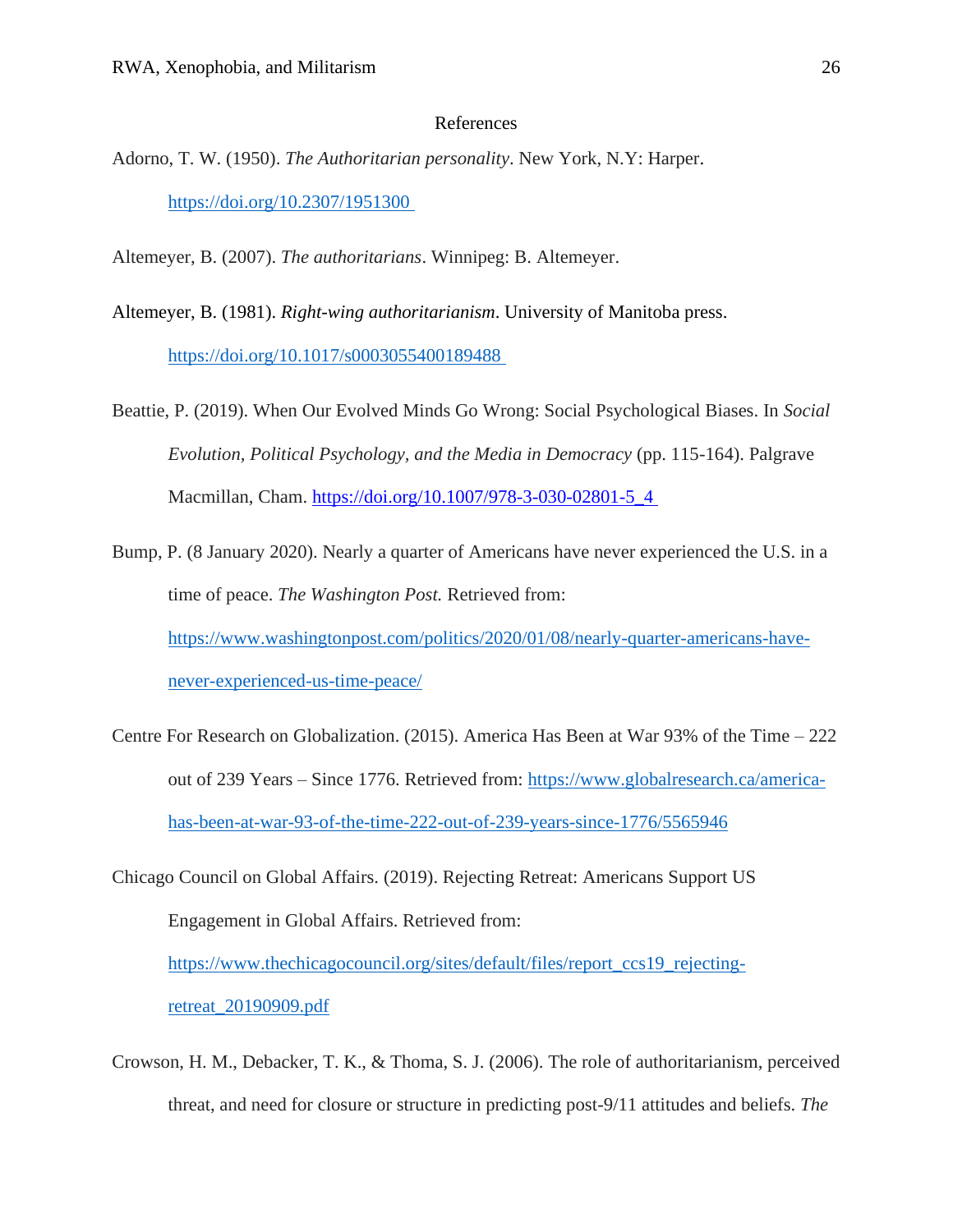*Journal of Social Psychology*, *146*(6), 733-750. [https://doi.org/10.3200/socp.146.6.733-](https://doi.org/10.3200/socp.146.6.733-750) [750](https://doi.org/10.3200/socp.146.6.733-750)

- De Dreu, C. K. W. ( 2010 ). Social conflict: The emergence and consequences of struggle and negotiation . In S. T. Fiske , D. T Gilbert , & G. Lindzey (Eds.), *Handbook of social psychology* (5th ed., Vol. 2, pp. 983—1023). New York, NY : Wiley <https://doi.org/10.1002/9780470561119.socpsy002027>
- Deutsch, M. (1949). A theory of co-operation and competition. *Human relations*, 2(2), 129-152. <https://doi.org/10.1177/001872674900200204>
- Duckitt, J., & Bizumic, B. (2013). Multidimensionality of right-wing authoritarian attitudes: Authoritarianism‐conservatism‐traditionalism. *Political Psychology*, *34*(6), 841-862. <https://doi.org/10.1111/pops.12022>
- Duckitt, J., & Sibley, C. G. (2016). Personality, ideological attitudes, and group identity as predictors of political behavior in majority and minority ethnic groups. Political Psychology, 37(1), 109-124.<https://doi.org/10.1111/pops.12222>
- Fromm, E. (1941). *Escape from Freedom*. New York: Holt, Rinehard and Winston.
- Hastings, B. M., & Shaffer, B. A. (2005). Authoritarianism and sociopolitical attitudes in response to threats of terror. *Psychological reports*, *97*(2), 623-630. <https://doi.org/10.2466/pr0.97.2.623-630>
- Jylhä, K. M., Rydgren, J., & Strimling, P. (2019). Xenophobia among radical and mainstream rightwing party voters: Prevalence, correlates, and effects on voter mobility.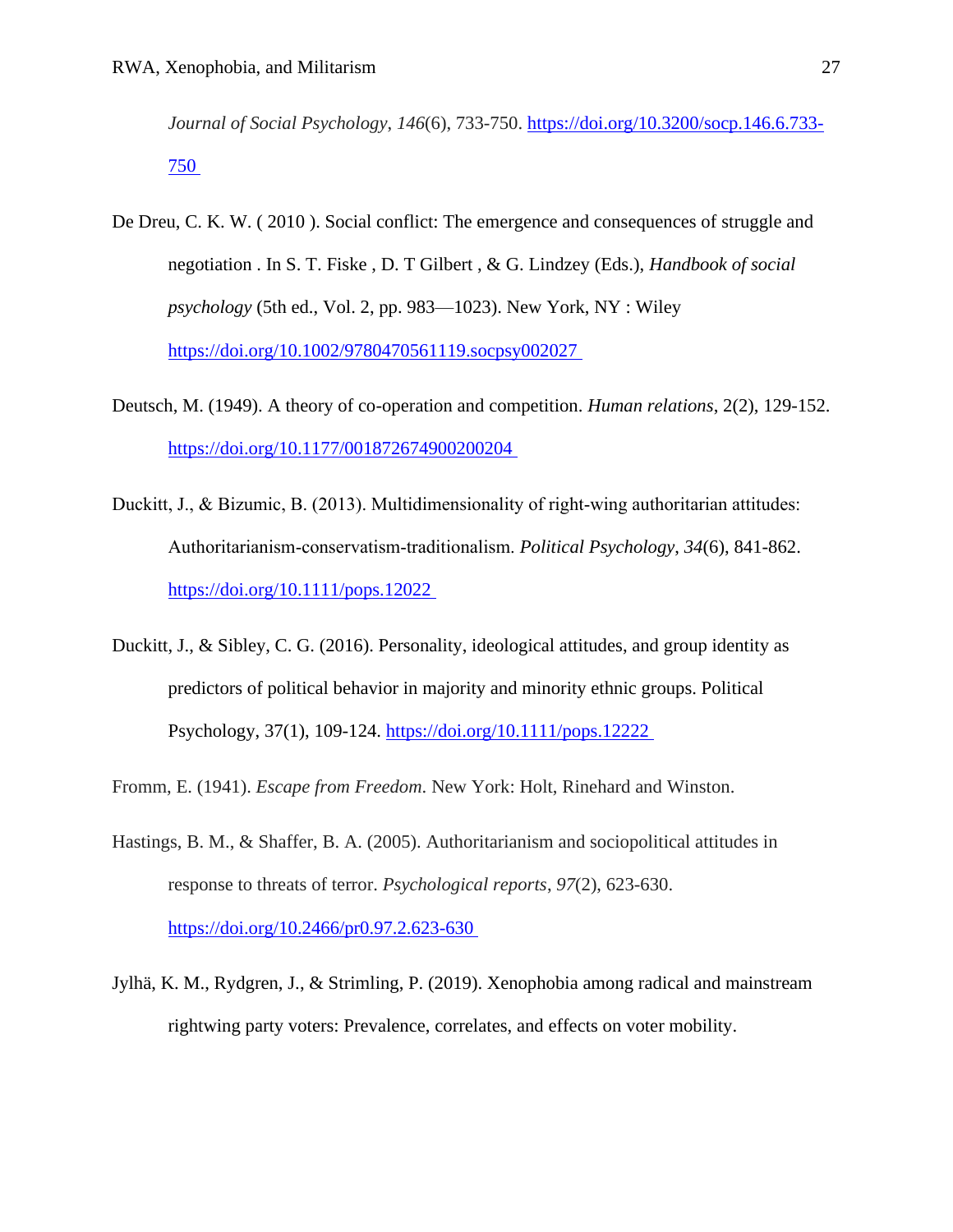- Jordan, B. (2019). *Authoritarianism and how to Counter it*. Springer. [https://doi.org/10.1007/978-3-030-17211-4\\_5](https://doi.org/10.1007/978-3-030-17211-4_5)
- Kelley , H. H. , & Thibaut , J. W. ( 1978 ). *Interpersonal relations: A theory of interdependence*. New York, NY : Wiley .<https://doi.org/10.1093/sw/25.3.245>

Mavor, K. I., Louis, W. R., & Sibley, C. G. (2010). A bias-corrected exploratory and confirmatory factor analysis of right-wing authoritarianism: Support for a three-factor structure. *Personality and Individual Differences*, *48*(1), 28-33. <https://doi.org/10.1016/j.paid.2009.08.006>

- Merolla, J. L., Ramos, J. M., & Zechmeister, E. J. (2011). Authoritarianism, need for closure, and conditions of threat. *Extremism and the Psychology of Uncertainty*, 212-227. <https://doi.org/10.1002/9781444344073.ch13>
- Mounk, Y. (2018). The people vs. democracy: Why our freedom is in danger and how to save it. Harvard University Press.<https://doi.org/10.4159/9780674984776>
- Passini, S. (2017). Different ways of being authoritarian: The distinct effects of authoritarian dimensions on values and prejudice. *Political Psychology*, *38*(1), 73-86. <https://doi.org/10.1111/pops.12309>
- Hurwitz, J., & Peffley, M. (1987). How are foreign policy attitudes structured? A hierarchical model. *American Political Science Review*, *81*(4), 1099-1120. <https://doi.org/10.2307/1962580>
- Pellegrini, V., Leone, L., & Giacomantonio, M. (2019). Dataset about populist attitudes, social world views, socio-political dispositions, conspiracy beliefs, and anti-immigration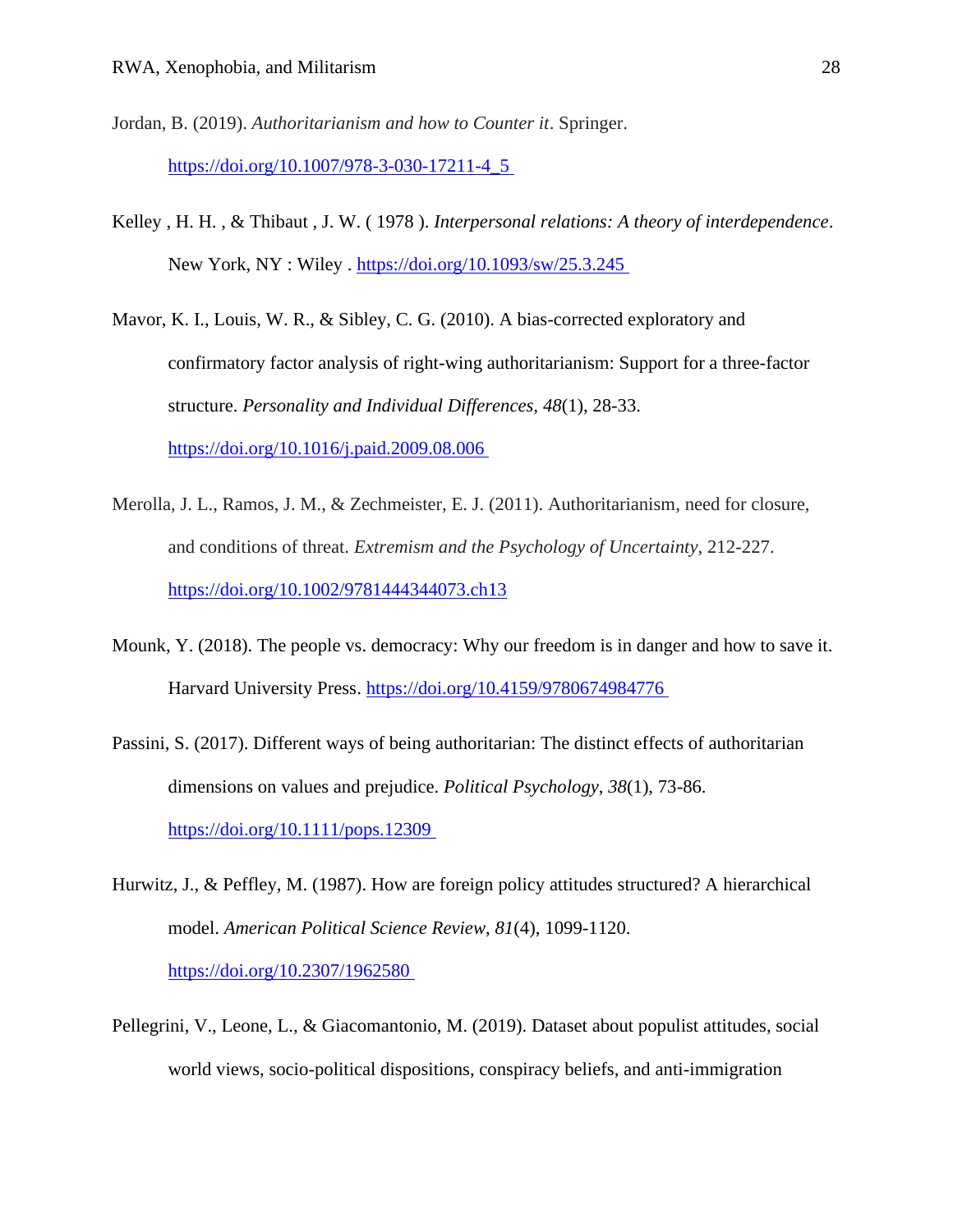attitudes in an Italian sample. *Data in Brief*, 104144.

<https://doi.org/10.1016/j.dib.2019.104144>

- Pew Research Center. (2019). Pew Research Center: In a Politically Polarized Era, Sharp Divides in Both Partisan Coalitions. Retrieved from: [https://www.people](https://www.people-press.org/2019/12/17/6-views-of-foreign-policy/)[press.org/2019/12/17/6-views-of-foreign-policy/](https://www.people-press.org/2019/12/17/6-views-of-foreign-policy/)
- Rathbun, B. (2020). Towards a dual process model of foreign policy ideology. Current Opinion in Behavioral Sciences, 34, 211-216.<https://doi.org/10.1016/j.cobeha.2020.04.005>
- Osborne, D., Milojev, P., & Sibley, C. G. (2017). Authoritarianism and national identity: Examining the longitudinal effects of SDO and RWA on nationalism and patriotism. *Personality and Social Psychology Bulletin*, *43*(8), 1086-1099. <https://doi.org/10.1177/0146167217704196>
- Osborne, D., Satherley, N., Yogeeswaran, K., Hawi, D., & Sibley, C. G. (2019). White Nationalism and Multiculturalism Support: Investigating the Interactive Effects of White Identity and National Attachment on Support for Multiculturalism. *New Zealand Journal of Psychology*, *48*(1).
- Özdemir, Fatih & Sakallı, Nuray. (2018). Development of Militaristic Attitudes Scale and Its Associations With Turkish Identity and Uninational Ideology. Peace and Conflict: Journal of Peace Psychology. [https://doi.org/10.1037/pac0000296](https://doi.apa.org/doi/10.1037/pac0000296)
- Rattazzi, A. M. M., Bobbio, A., & Canova, L. (2007). A short version of the Right-Wing Authoritarianism (RWA) Scale. *Personality and Individual Differences*, *43*(5), 1223- 1234.<https://doi.org/10.1016/j.paid.2007.03.013>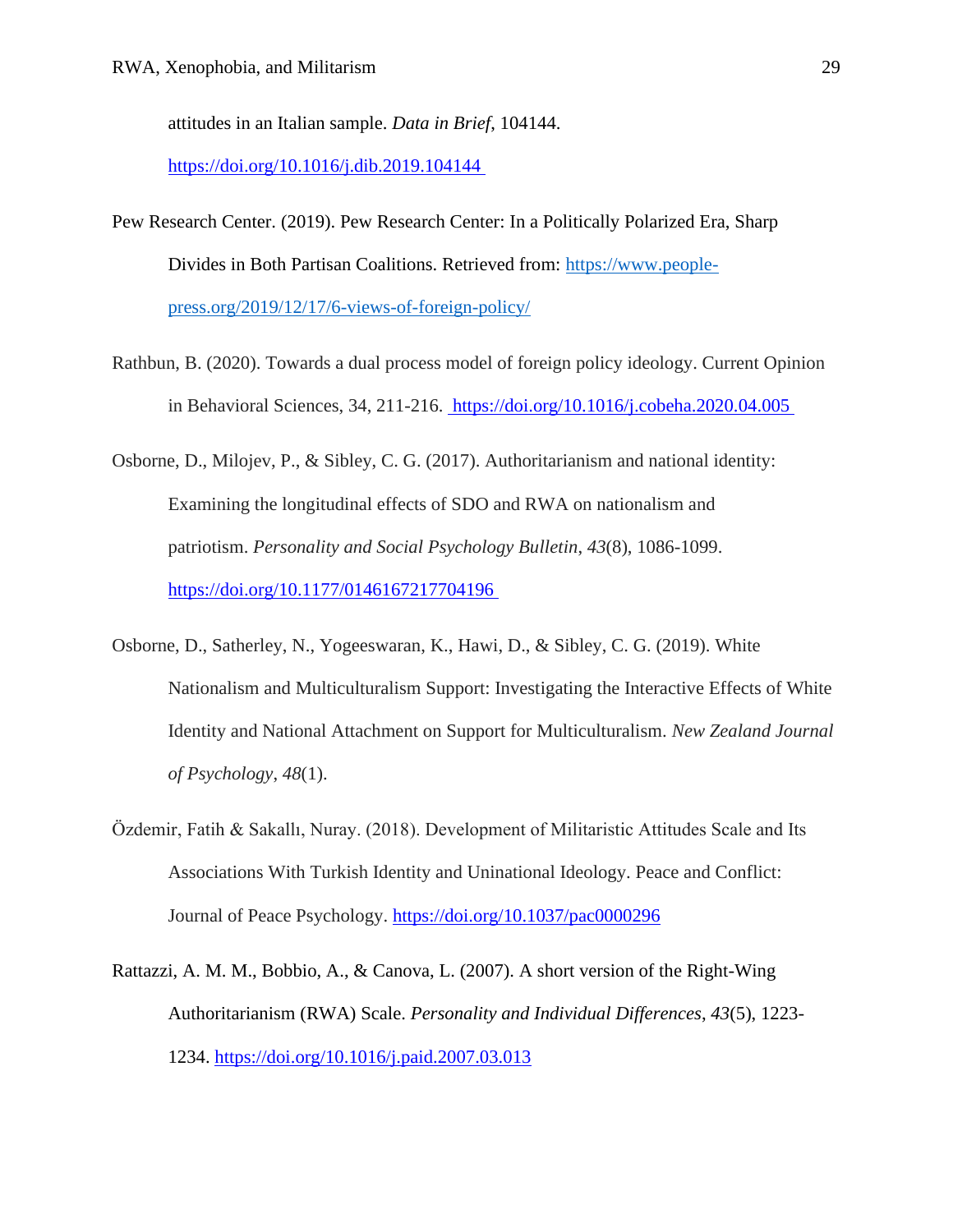Revelle, W., & Rocklin, T. (1979). Very simple structure: An alternative procedure for estimating the optimal number of interpretable factors. Multivariate Behavioral Research, 14(4), 403-414. [https://doi.org/10.1207/s15327906mbr1404\\_2](https://doi.org/10.1207/s15327906mbr1404_2)

Rokeach, M. (1960). *The open and closed mind*. New York: Basic Books.

- Stacey, M., Carbone-López, K., & Rosenfeld, R. (2011). Demographic Change and Ethnically Motivated Crime: The Impact of Immigration on Anti-Hispanic Hate Crime in the United States. Journal of Contemporary Criminal Justice, 27(3), 278–298. <https://doi.org/10.1177/1043986211412560>
- Shaffer, B., & Duckitt, J. (2013). The dimensional structure of people's fears, threats, and concerns and their relationship with right-wing authoritarianism and social dominance orientation. *International Journal of Psychology*, *48*(1), 6-17. <https://doi.org/10.1080/00207594.2012.696651>
- Stanley, S. K., & Wilson, M. S. (2019). Meta-analysing the association between social dominance orientation, authoritarianism, and attitudes on the environment and climate change. *Journal of Environmental Psychology*, *61*, 46-56. <https://doi.org/10.1016/j.jenvp.2018.12.002>
- Stavrianakis, A. (2015). Militarism. In *International Encyclopedia of the Social & Behavioral Sciences: Second Edition* (pp. 490-494). Elsevier. [https://doi.org/10.1016/B978-0-08-](https://doi.org/10.1016/B978-0-08-097086-8.96042-2) [097086-8.96042-2](https://doi.org/10.1016/B978-0-08-097086-8.96042-2)
- Tajfel, H., Turner, J. C., Austin, W. G., & Worchel, S. (1979). An integrative theory of intergroup conflict. *Organizational identity: A reader*, *56*, 65.